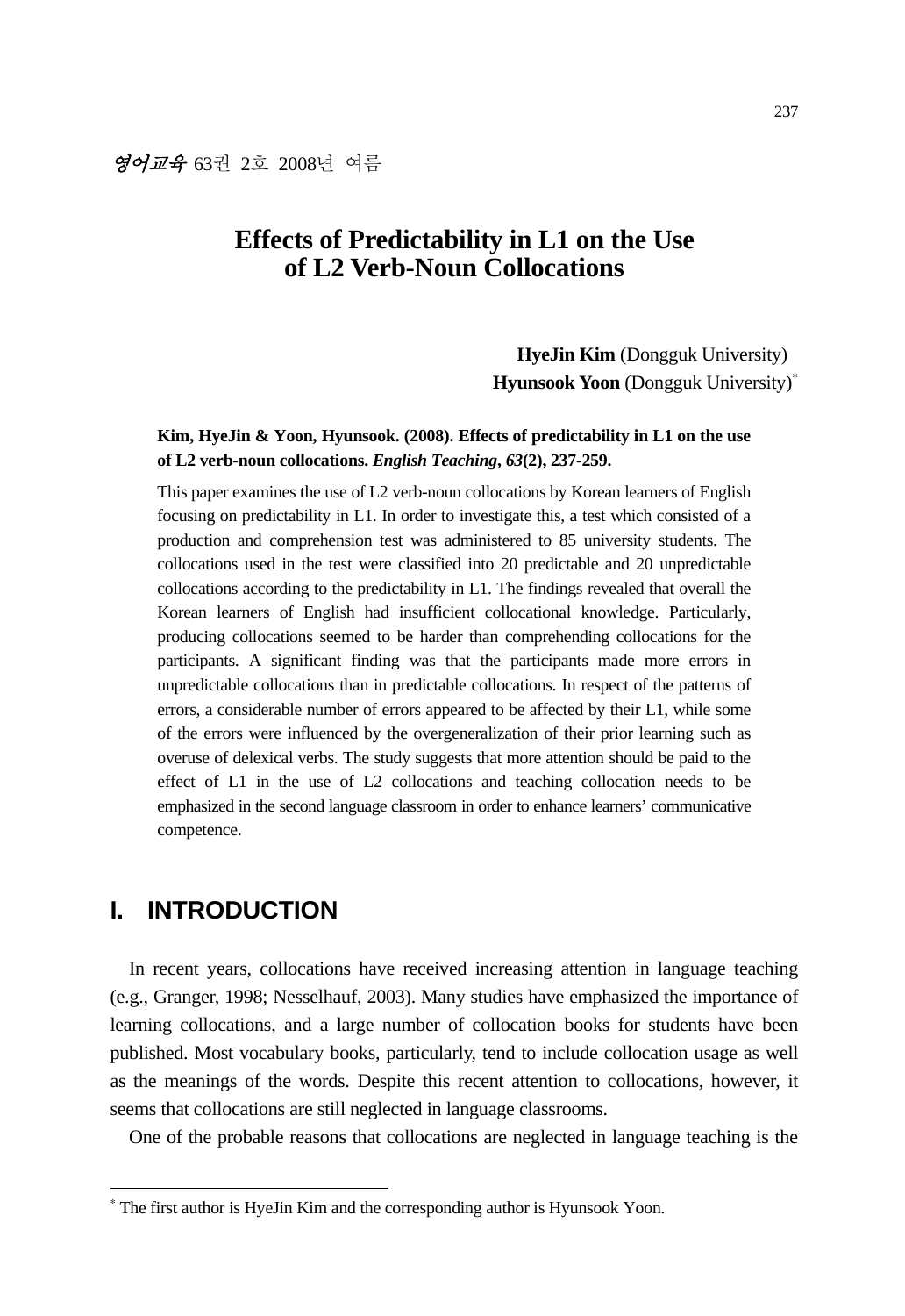long tradition that has placed more emphasis on grammar than on vocabulary. However, as Hatch (1983) admitted, basic communicative competence includes the use of strategies to solicit vocabulary they need in order to convey intended meaning. It is not difficult to imagine a situation that insufficient vocabulary knowledge causes communication breakdown (Lee, 2007).

In addition, as Bahns and Eldaw (1993) observed, although learners can comprehend and translate English sentences containing collocations, they often cannot produce the same collocations in the target language. For example, advanced students would have no difficulty comprehending *make a reservation,* but when they want to express the same meaning, they often produce *do a reservation* or *get a reservation.* It means that the lack of collocational knowledge can be a more critical issue in language production (i.e., writing and speaking) than in language comprehension (i.e., reading and listening), and thus learning collocation is crucial for improving learners' language output.

Collocational knowledge can enhance not only accuracy but also fluency in language production. The chunked expressions enable learners to reduce cognitive effort to save processing time and to have language available for immediate use (de Glopper, 2002; Nation, 2001). Considering the advantages, it seems that teaching collocations to students is essential to improve their communicative competence. However, one of the fundamental problems in teaching collocations is that there are a considerable number of collocations. As it is clear that language teachers cannot cover all the collocations, some standards should be established to classify collocations to teach. The classification has been attempted by many researchers. While the most prevalent standard of classification is 'frequency' and 'fixedness,' a few studies have considered the effect of L1. The researchers focusing on L1 factor believe that a large number of errors of collocations are caused by learners' native language. According to Bahns (1993), learners should concentrate on L2 collocations which do not have equivalence in their L1 as the majority of collocational errors can be traced to L1 influence. Shin (2006) used the criterion of 'predictability in L1,' which means whether learners can predict the meaning of L2 collocations by direct translation into their L1. He also argued that it could be possible to extract predictable items from the collocation list or at least mark them as items requiring little learning effort.

The primary concern of this study was to analyze the use of L2 collocations by Korean learners of English. As learners' language is likely to be affected by L1, this study aimed to investigate how Korean learners' use of L2 collocations is affected by their L1.

The main objectives of the study were threefold: 1) to examine the students' overall collocational knowledge in terms of production and comprehension, 2) to investigate the number of errors made by the learners according to predictability in L1, and 3) to explore the patterns of the errors made by the learners.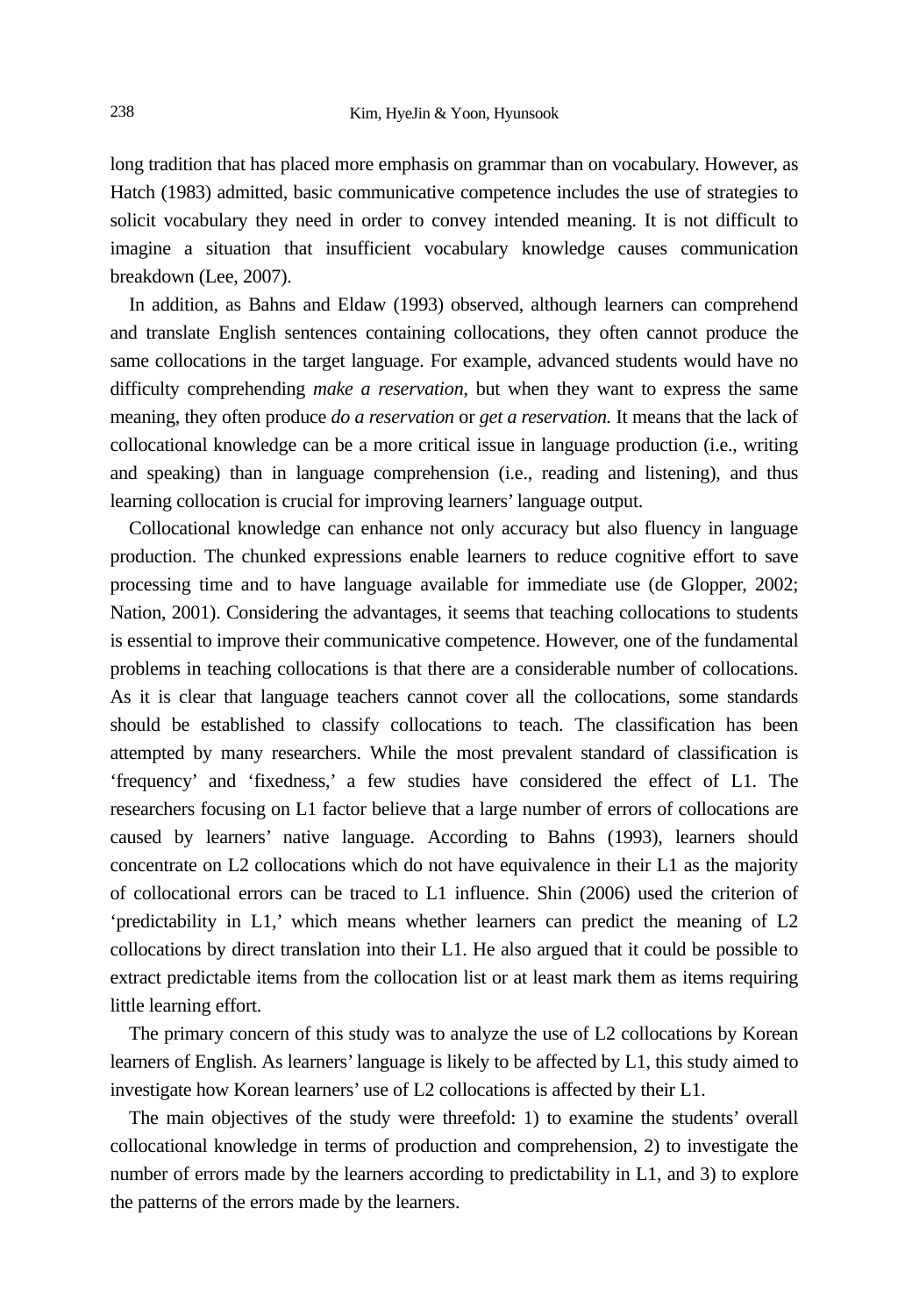# **II. REVIEW OF THE LITERATURE**

## 1. The Classification of Collocations

The term 'collocation' is used in widely different and often rather vague senses in linguistics and language teaching (Nesselhauf, 2003). Firth (1957), who first used the term 'collocation,' defined collocations as the habitual co-occurrence of lexical items. Since then, many researchers have endeavored to define collocations in different ways. However, it is true that there has been no agreement on classification of collocations.

Many researchers defined collocations according to 'frequency': a combination of words which frequently co-occurs is defined as a collocation. This approach has been further developed within the boundary of corpus linguistics, which is a growing field in language pedagogy. As Butler (1997) pointed out, the development of computational techniques of text analysis has made possible the qualitative and quantitative analysis of large corpora of authentic text. The importance of frequency-based classification has been based upon the premise that highly frequent collocations are more likely to be encountered by learners and are thus given a more primacy in language teaching.

Some researchers have attempted to further define collocations based on how strongly words are combined with each other. Cowie (1992) categorized collocations according to the criterion of transparency and substitutability. Transparency refers to whether the elements of the combination and the combination itself have a literal or a non-literal meaning, and substitutability refers to whether and to what degree the substitution of the elements of the combination is restricted. In addition to Cowie's classification, Nasselhauf (2003, 2004) suggested more specific classification of verb-noun collocations. Nesselhauf pointed out a problem with Cowie's classification that the two criteria, although correlating to some degree, do not regularly coincide. In order to avoid the confusion, Nesselhauf considered only substitutability when classifying collocations and proposed three categories: free combinations, collocations, and idioms. Free combinations are that both verb and noun in the combinations can be used without arbitrary restriction on their substitutability such as *want a car*. Collocations are the ones that the noun can be used without arbitrary restriction in the sense in which it is being used, but the verb is to some degree arbitrarily restricted to certain nouns like *shrug one's shoulders*. Lastly, idioms are that no separate senses can be identified for the verb and the noun or they both can only be used in certain restricted environment such as *kick the bucket*.

While both the frequency-based classification and fixedness-based classification have been based on the native speakers' use of collocations, some researchers have argued that in teaching collocation, learners' collocation needs to gain attention. They have attempted to focus on the learners' L1 influence. Bahns (1993) provided a list of collocations that are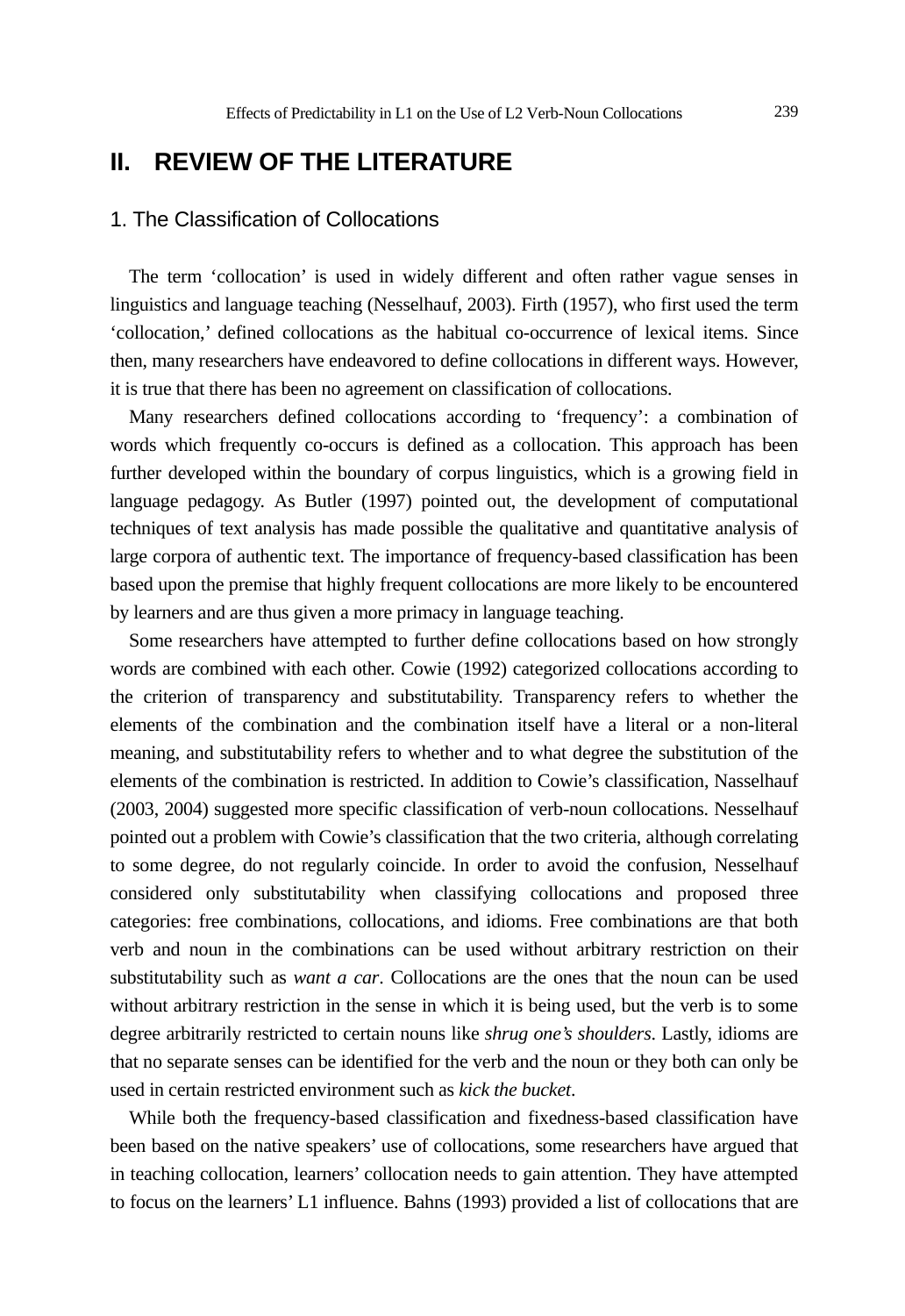classified according to the translational equivalence. Shin (2006) also suggested that classification of collocations should consider the predictability in L1 based on the contrastive analysis. According to Shin, L2 collocations can be divided into predictable and unpredictable collocations, so unpredictable collocations in L1 need to be emphasized in teaching collocations.

## 2. Research on L2 Learners' Collocation Use

Since learners' native language is an influential factor in using L2 collocations, researchers have conducted studies on learners' collocations in respect of their L1.

Biskup (1992) investigated L1 influence on learners' errors in collocation use. In order to discover the relationship between L1 and learners' collocations, Biskup observed Polish and German learners and conducted a comparative study. The students were asked to supply the English translation equivalents of lexical collocations in Polish and German respectively. The result showed that there was a difference in using collocations between Polish and German students. Polish students' errors were either loan translations or extensions of L2 meaning on the basis of the L1 word. On the other hand, the German students tended to produce errors resulting from assumed similarity in forms.

Nesselhauf (2003) explored the types of mistakes and the relationship between the degree of restriction and the number of errors. Examining 32 essays, Nesselhauf found that even advanced learners had considerable difficulties in producing collocations. They made many errors of English collocations which are not equivalent to their L1 in translational meaning. Nessalhauf concluded that a great number of errors made by participants were influenced by their L1. In order to find out how the degree of a combination's restriction and the errors made by the learners are related, a further subdivision was added to the initial classification of free combinations, collocations, and idioms. Nesselhauf subdivided collocations into two types: RC1 and RC2. RC1 involved a lot of restriction and RC2 a little restriction. It was found that participants had more difficulty in using RC2. According to Nesselhauf, this is because participants misjudged that RC2 are not collocations but free combinations, because RC2 involves only a little restriction. While the classification between RC1 and RC2 is a little vague, the study suggested that more emphasis should be on collocations in terms of restriction.

As mentioned earlier, Shin (2006) developed new criterion of predictability in L1 based on the contrastive analysis. He investigated the degree to which native or near-native speakers of English recognize the difficulty of English collocations for learners of English. In other words, he examined whether native or near native speakers could predict what English collocations would be transparent to users of another language while they had no knowledge of that language. 20 participants were asked to guess which items in a set of 50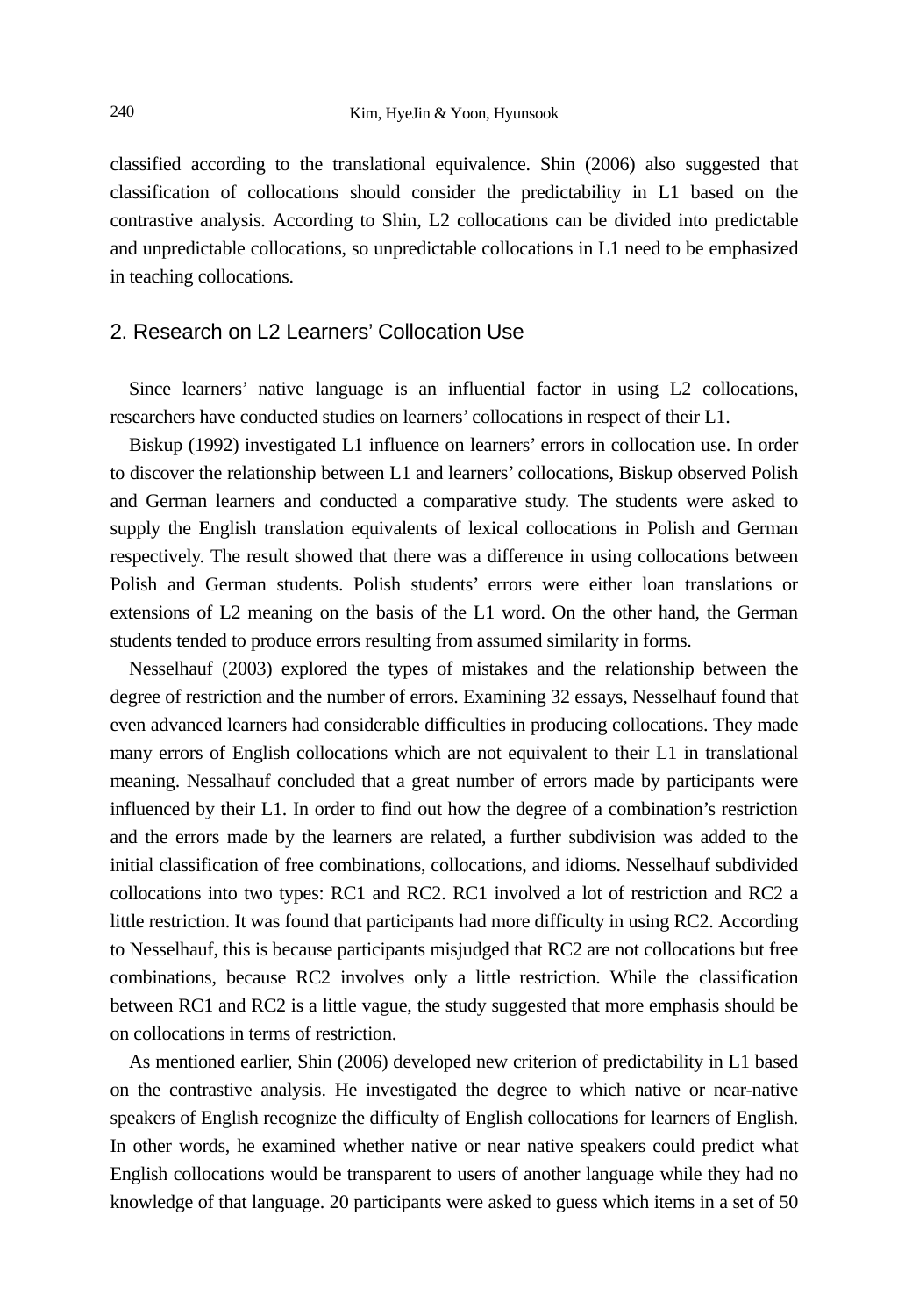collocations might have a parallel construction in Korean or not. Shin concluded that over 50% of the choices the participants made were correct and the three participants who had studied the Korean language made better guesses on unpredictable collocations. Therefore, native or near-native speakers of English do not make strikingly accurate guesses of predictability. This indicated that a systematic process is needed to find out which collocations are predictable or not in another language rather than relying on intuition.

In summary, most studies focusing on L1 found that L1 factor would affect the learners' collocations. The results also showed that there are certain collocations which are difficult for certain groups of learners while there was no widely agreeable standard for collocation. However, few studies have analyzed learners' errors affected by L1 factor in detail, which calls for future research on learners' collocation use focusing on the L1 factor and predictability in L1.

# **III. METHODOLOGY**

## 1. Research Questions

This study addressed the following three research questions:

- 1. What is the overall collocational knowledge of Korean learners of English in terms of production and comprehension?
- 2. Is there any relationship between predictability in L1 and the number of errors made by the students?
- 3. What are the patterns of errors made by the learners?

#### 2. Testing Material

The collocational knowledge test consisted of a production and comprehension test, and each test included twenty questions respectively. The production test was a cloze test comprising twenty conversations of two people to offer the context to the participants. There was a blank in the middle of the conversation, and the participants were asked to fill in the blank with the proper verb. The participants needed to choose the verb in their lexical knowledge without any given choices.

Following the production test, the participants took a comprehension test on collocations. It consisted of 20 sentences including 20 collocations. The collocations were marked by bold print and underlying. The participants were instructed to translate the meaning of the verb-noun collocations into Korean.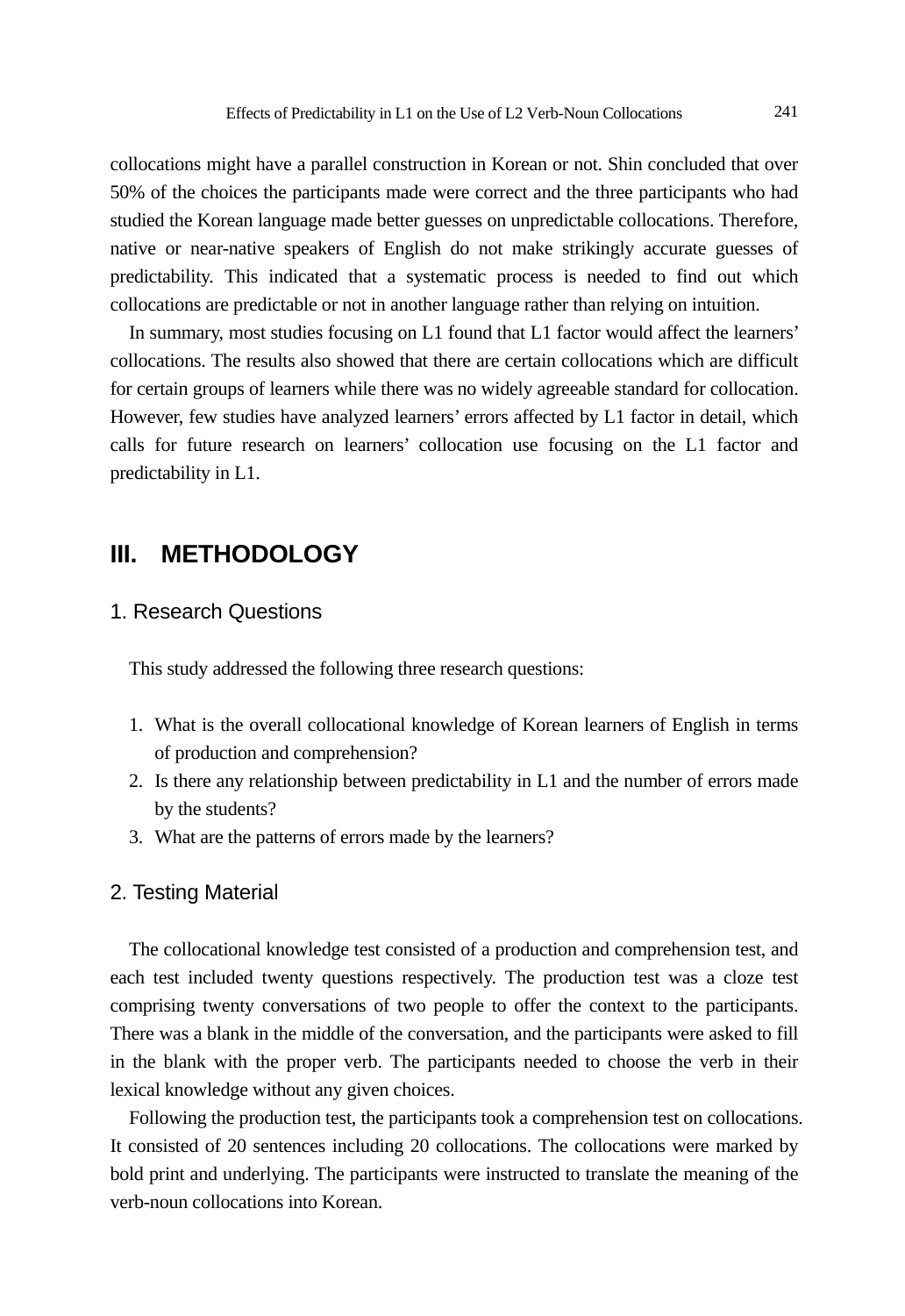After giving each answer, the participants were asked to check ① I gave the answer with full comprehension or ② I guessed the answer. This question was to examine whether the participants gave the answers with full comprehension or they just randomly guessed the answers.

Among the various collocation types such as verb-noun, adjective-noun, and adverb-noun collocations, this study focused on verb-noun collocations as they are often seen as the most difficult collocations that require sufficient lexical knowledge. Given the proficiency level of participants, twenty predictable and twenty unpredictable collocations were chosen. The collocations used in the test were extracted from two books: *English collocations in use* (Cambridge, 2005) and *How can we say this movement and that action?* (Lee, 2006). In addition, all of them were rechecked by *Oxford collocations dictionary for students of English* (Lea, 2002) to confirm that they can be categorized as collocations. This study followed Nasselhauf's (2003) criterion 'restricted sense' to distinguish collocations from free combinations and idioms.

As noted earlier, the collocations in this study were divided into two categories: predictable collocations and unpredictable collocations. To determine the predictability in L1, two steps were used that adopted Shin's (2006) procedure.

First, primary meanings of collocations were considered to determine predictability of collocations. *Longman dictionary of contemporary English* (2001) and *Dong-A prime English-Korean dictionary* (2005) were used for this purpose. Second, direct translations of English collocations were compared with Korean collocations which have the same meanings as the English collocations, for which *Korean collocation dictionary for learners* (2007) was used. If the translation of English is equivalent to the Korean collocation in the dictionary or it is prevalently used by Korean native speakers, it was classified into predictable collocation. For example, the direct translation of *make a reservation* is 예약을 만들다 but it is not used by Koreans. Hence, *make a reservation* is classified into unpredictable collocation. On the other hand, *make a list* is equivalent to 목록을 만들다 in Korean, as the direct translation of *make a list* is also 목록을 만들다 and it is prevalently used by Korean native speakers. Therefore, *make a list* is classified into predictable collocation.

Based on this criterion, twenty collocations were categorized into predictable collocations and the other twenty collocations were categorized into unpredictable collocations, and then they were arranged randomly.

#### 3. Participants

The study's participants consisted of 85 students who were enrolled in English reading courses (Reading 2). Reading 2 course is for students who have already taken Reading 1,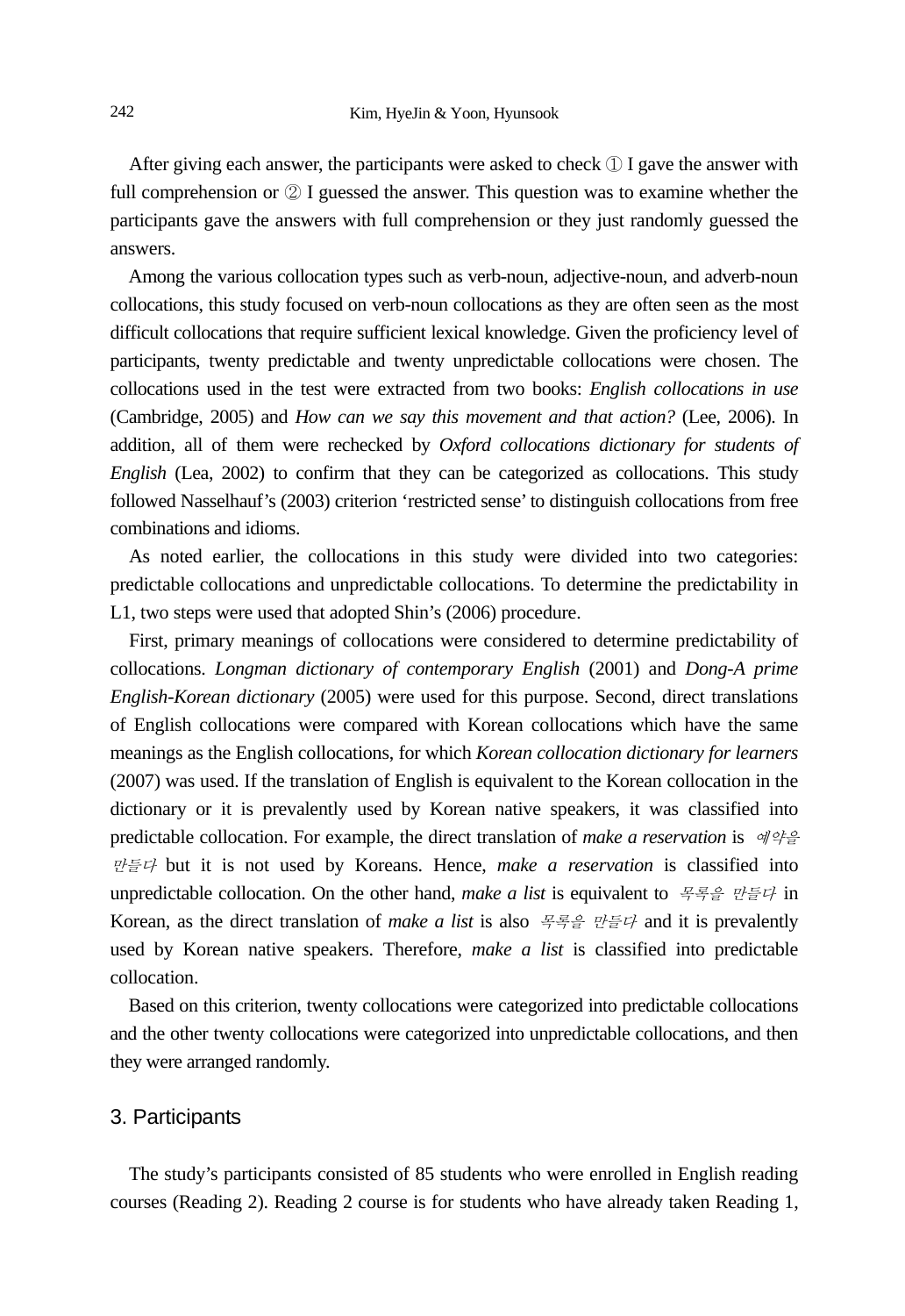which is a basic level course. Therefore the participants were considered to be at an intermediate level. The intermediate level was chosen in order to avoid the possibility that the basic level of students could not understand the context of conversations. While the participants were enrolled in two different classes, they were taught by the same teacher. The class met for two hours once a week for 16 weeks.

### 4. Procedure

The participants took the test during a class time in the middle of the semester. A direction for the test was given to them before the test. They were asked to answer the forty questions but they were not forced to fill up all of the questions if they did not know the answer. Using dictionary was not allowed in order to make participants guess verbs with their own lexical knowledge. There was no time limit but most participants finished the test within thirty minutes.

### 5. Data Analysis

The answers given by the participants were classified into errors and correct answers. In the production test, there were some collocations which accept other verbs. For example, *win* in *win the medal* can be replaced by *get.* These collocations were also sorted into correct answers. On the other hand, a few verbs provided by the participants made grammatical collocations but they were not proper in the context. These answers were sorted into errors. 502 questions of all 3400 questions (40 questions x 85 students) were left blanks. They were also sorted into errors.

## **IV. RESULT AND DISCUSSION**

#### 1. Overall Collocational Knowledge

The first research question was concerned with the overall collocational knowledge of Korean learners of English in terms of production and comprehension. In order to investigate this, the errors made by the participants in the test were all counted. In addition, the answers were classified into two: the answers given by the participants with full comprehension and the answers guessed by the participants.

The result shows that overall the participants had insufficient knowledge in producing and comprehending collocations. It was found that the entire number of errors made by learners was 1,724 of the whole number of 3,400 questions. Thus, the rate of errors is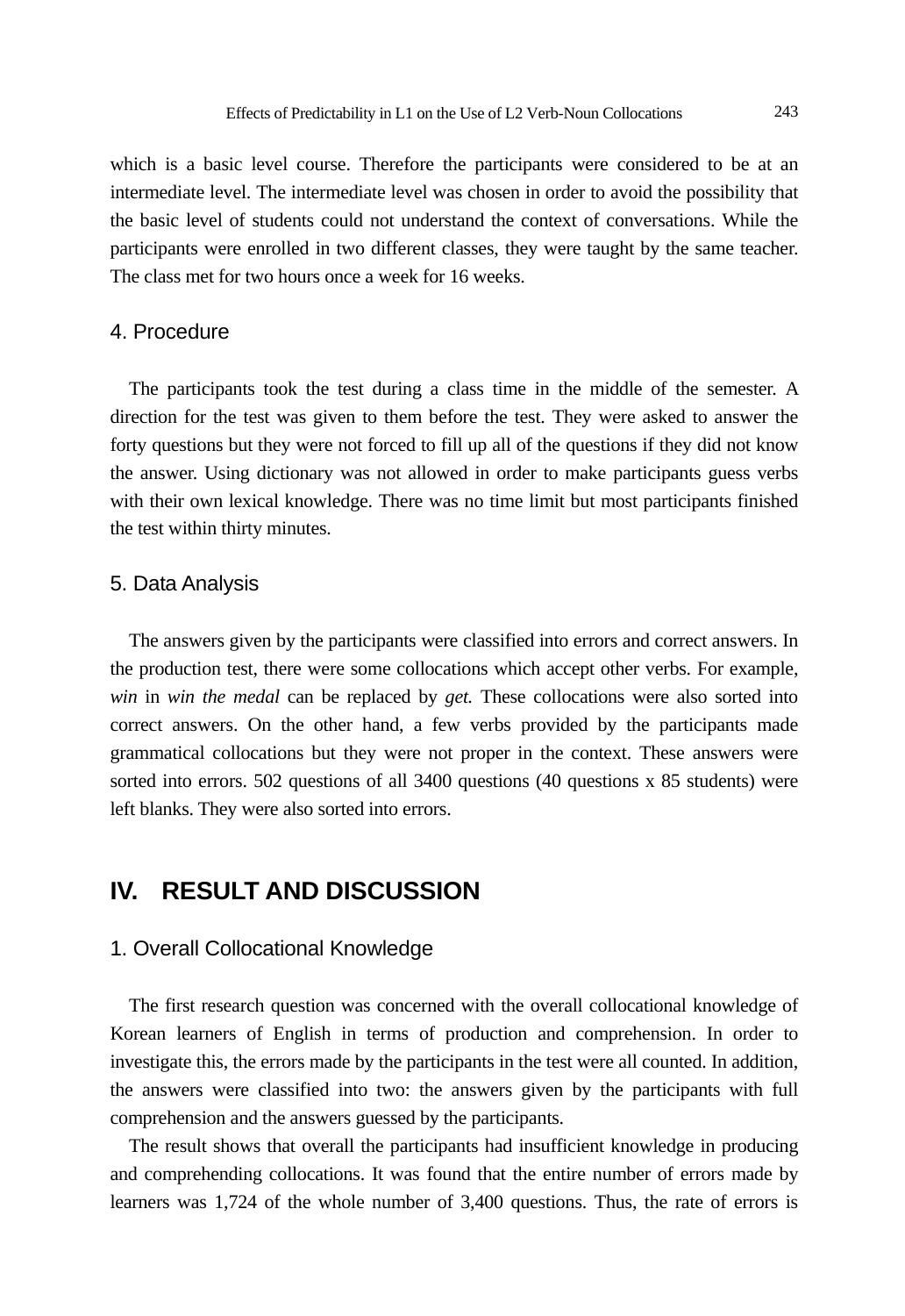50.7 %, which means that a participant made over twenty errors on the test on average.

As shown in Table 1, the participants made more errors in the production test than in the comprehension test. The number of errors in the production test was 1,029 (60.5%) while the number of errors in the comprehension test was 698 (41%). This result reveals that the participants had more difficulty in producing proper verbs of the collocations than in translating the meaning of the collocations. In other words, producing collocations appeared to be more problematic than comprehending collocations.

| <b>TABLE 1</b><br>The Number of Correct Answers and Errors |                 |                 |       |                    |       |       |  |  |
|------------------------------------------------------------|-----------------|-----------------|-------|--------------------|-------|-------|--|--|
|                                                            |                 | Production test |       | Comprehension test |       |       |  |  |
|                                                            | FC <sup>a</sup> | $RG^{b}$        | Total | FC                 | RG    | Total |  |  |
| Correct answers                                            | 289             | 382             | 671   | 447                | 555   | 1,002 |  |  |
| Errors                                                     | 108             | 921             | 1.029 | 57                 | 641   | 698   |  |  |
| Total                                                      | 397             | 1.303           | 1.700 | 504                | 1.196 | 1700  |  |  |

 $a)$  FC: The number of answers given by the participants with full comprehension

b) RG: The number of answers randomly guessed by the participants

As also seen in the table, the participants were not aware of a large number of questions in the test. The number of the answers guessed by the participants was 2,499 (73.5%), which means the participants did not exactly know two thirds of the collocations in the test. This might prove the participants' lack of collocational knowledge and confidence in using collocations.

In particular, the insufficient collocational knowledge was revealed more obviously in the production test than the comprehension test. While the participants responded that they knew 504 of 1,700 collocations in the comprehension test, they believed that they knew only 397 out of 1,700 collocations in the production test. Again, the gap in awareness between production and comprehension shows that learners had more difficulty in producing collocations than in comprehending them.

As shown in column 3 and 6 of Table 1, there was a remarkable difference between the production and the comprehension test in terms of the number of correct answers guessed by the participants. In the production test, the rate of correct answers by learners who guessed the answers was 29.3% (382/1,303). In the case of the comprehension test, the rate of correct answers by learners who guessed was 46.4% (555/1,196). It means that while the learners were not aware of the collocations it would be easier to guess the meaning of the whole collocations than to guess the verbs of the collocations. In addition, the fact that the rate of the errors guessed by the participants was over 50% in both production and comprehension test reveals that guessing does not lead the participants to make correct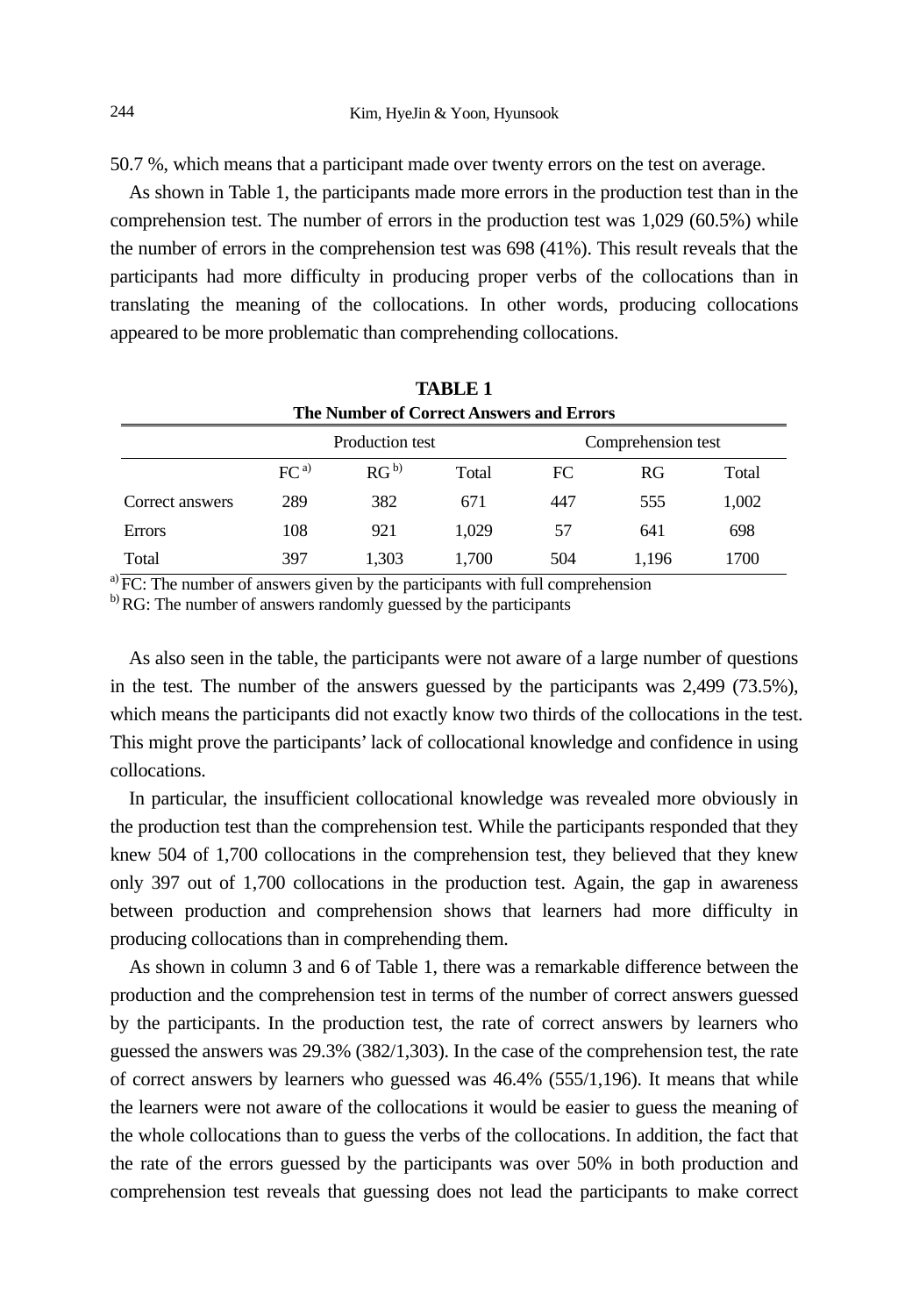answers. Thus, it seems clear that collocations should be taught explicitly in the language classroom.

### 2. Predictability in the Native Language

The second research question was concerned with whether there is a relationship between predictability in L1 and the number of errors. To explore the effect of L1, this study adopted the notion of predictability in L1. The collocations included in this test were classified into twenty predictable and twenty unpredictable collocations.

### 1) Predictability in L1 and the Collocational Knowledge

It was found that the learners made a greater number of errors in unpredictable collocations than predictable collocations in both the production and comprehension test.

| <b>TABLE 2</b>                                         |                     |                               |       |  |  |  |  |  |
|--------------------------------------------------------|---------------------|-------------------------------|-------|--|--|--|--|--|
| The Number of Errors According to Predictability in L1 |                     |                               |       |  |  |  |  |  |
|                                                        | Errors in $PC^{a)}$ | Errors in $UC^{\mathfrak{b}}$ | Total |  |  |  |  |  |
| Production test                                        | 458                 | 568                           | 1,026 |  |  |  |  |  |
| Comprehension test                                     | 284                 | 414                           | 698   |  |  |  |  |  |
| Total                                                  | 742                 | 982                           | 1.724 |  |  |  |  |  |

<sup>a)</sup> Errors in PC: The number of errors in predictable collocations

b) Errors in UC: The number of errors in unpredictable collocations

As Table 2 shows, there is a big difference in the number of errors between predictable and unpredictable collocations. It indicates that the participants had more difficulty in using unpredictable collocations than in using predictable collocations in L1.

In the production test, the rate of errors in unpredictable collocations accounted for 55.3% of the total number of errors, while the rate of errors in predictable collocations was 44.7 %. In the comprehension test, while the rate of errors in unpredictable collocations was 59.3%, the rate of errors in predictable collocations was 40.7%. It shows the fact that the participants could not predict English collocations in Korean was one of the important causes of errors. This means that learners' L1 has a negative effect on using L2 collocations.

2) Predictability in L1 and the Awareness of Collocation

There did not seem to be a strong relationship between predictability and the degree of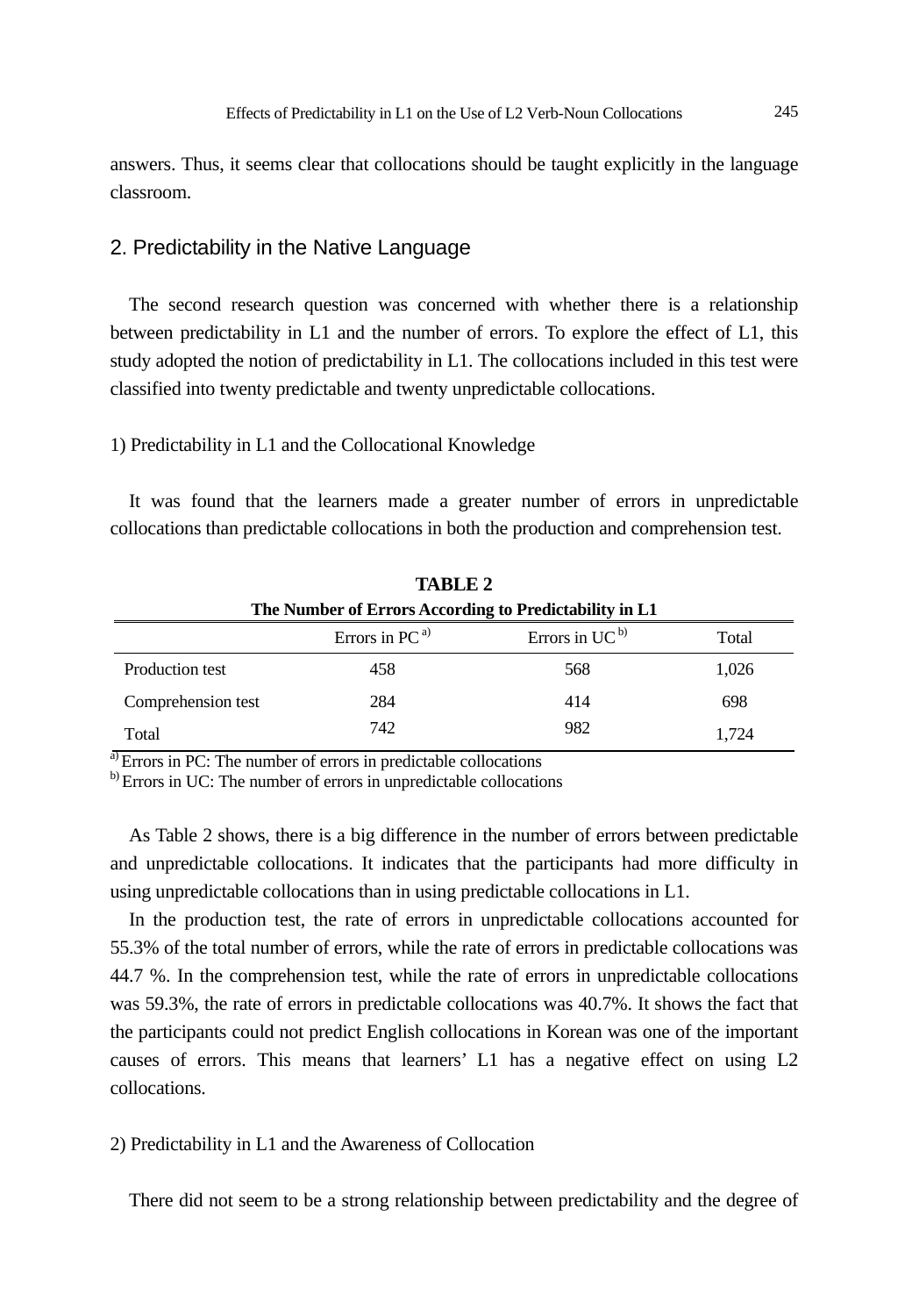awareness of collocations, although the participants were more aware of predictable collocations than unpredictable collocations. However, the following data shows a remarkable difference in the number of errors made by the participants with full comprehension between predictable and unpredictable collocations.

As Figure 1 shows, the rate of errors in unpredictable collocations with full comprehension in the production test (32.0%) is higher than those in predictable collocations (22.5%). It shows that the participants chose wrong verbs of the collocations while they thought they were aware of the collocations especially for unpredictable collocations. In addition to the production test, the rate of errors made by the participants with full comprehension in the comprehension test was higher in unpredictable collocations (18.1%) than in predictable collocations (6.3%). The reason why learners made more errors in unpredictable collocations might be that unpredictable collocations are more confusing because the participant cannot rely upon their L1 as a resource to learn L<sub>2</sub> collocations.



**FIGURE 1 The Rate of Answers with Full Comprehension in the Production and Comprehension Test** 

On the other hand, as pointed out earlier, 2,499 collocations were randomly guessed by the learners, which means they guessed the answers in 73.5% of the entire questions. Figure 2 shows the number of answers guessed by the participants classified according to the type of the test. In the production test, the rate of the correct answers guessed by the participants in the unpredictable collocations was 22.2% (145/653). It reveals that guessing was not an efficient way to give the correct answer for unpredictable collocations.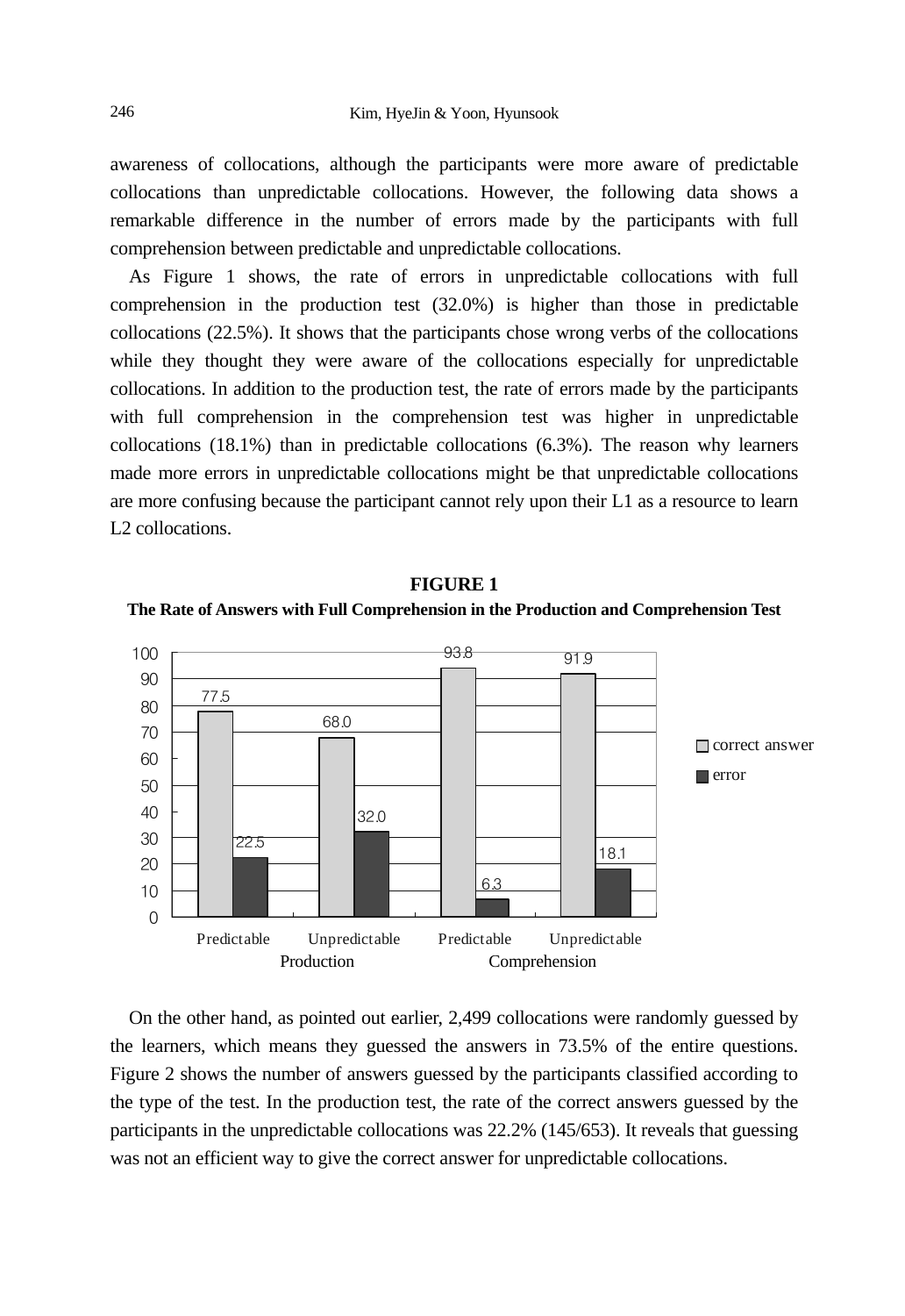

**FIGURE 2 The Rate of Answers Randomly Guessed in the Production and Comprehension Test** 

Meanwhile, in the comprehension test, the rate of correct answers guessed by the participants in the predictable collocations was 52.0% (292/562). It is higher than the rate of correct answers in the unpredictable collocations the participants guessed. It shows that learners could guess the appropriate meaning of predictable collocations while they were not aware of the collocations.

In summary, there was a large difference in the number of errors between predictable and unpredictable collocations. It means that the participants' use of L2 collocations was affected by their L1. Also, the gap in the production test between predictable and unpredictable collocations in terms of the rate of the correct answers was higher than the gap in comprehension test. It indicates that guessing is less efficient in producing collocations than in comprehending collocations.

## 3. The Patterns of Errors

The third research question dealt with the effect of L1 on the patterns of errors made by Korean learners of English. Errors made by the participants were extracted to examine the causes of the errors.

### 1) Production

#### (1) Predictable collocations

Table 3 shows diverse types of errors in predictable collocations. In particular, D1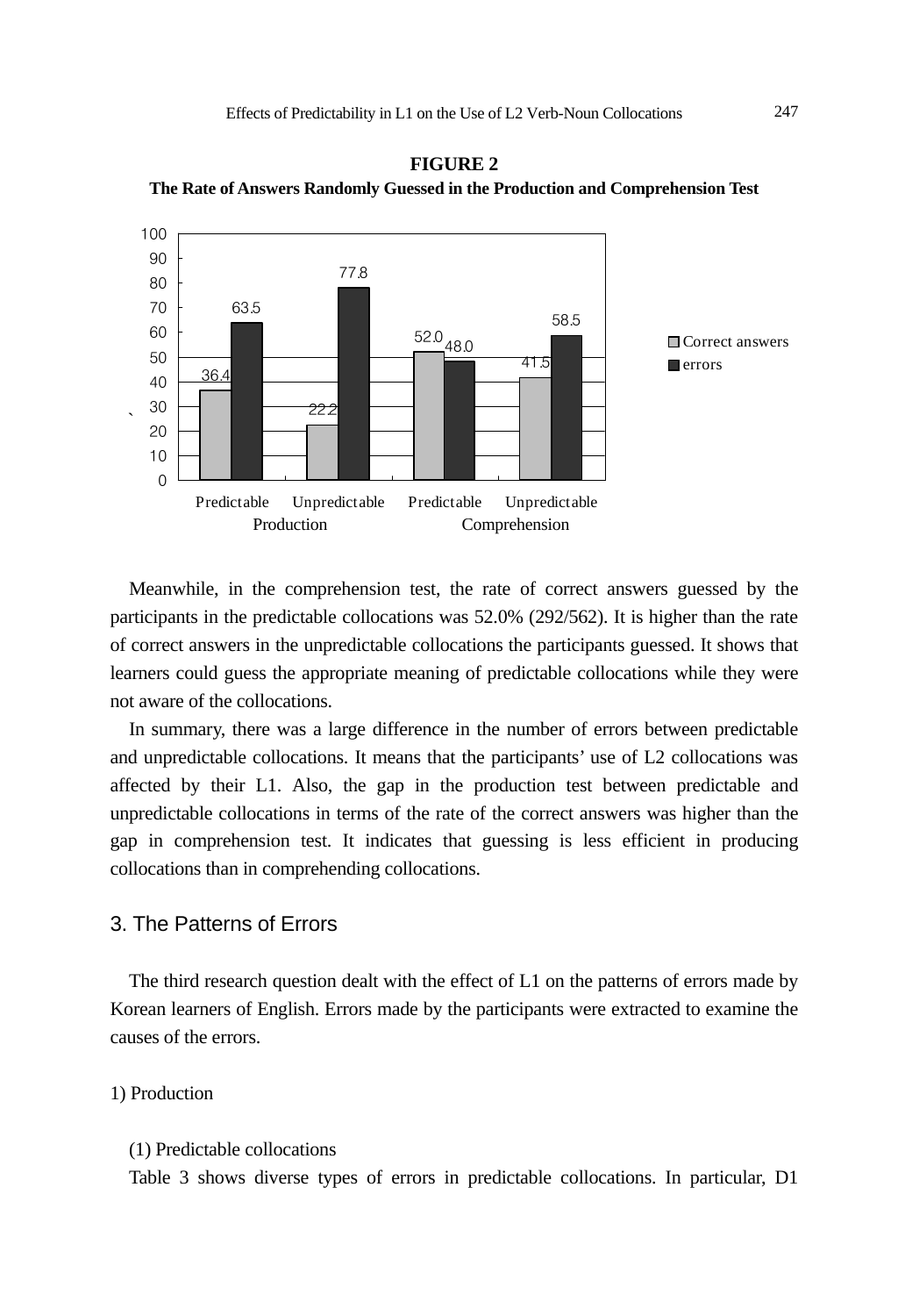(Deviation1) is a group of verbs selected by the participants that were affected by their L1.

In the case of *accept one's proposal,* the participants picked mainly *get, receive and allow*. *Accept one's proposal* means 청혼*(*제안*)*을 받아들이다 in Korean. The participants would be confused because 받다*/*허락하다 can be translated into *receive, allow* and *get*  instead of *accept.*

In addition, while 48 participants answered correctly in *lose one's balance,* some participants wrote *miss* and *break. Lose one's balance* is equivalent to 균형을 잃다 or 균형이 깨지다*.* As 잃다 of the Korean collocation can be translated into *lose* and *miss,* some of the learners picked them*.* In the case of *spend money,* it is equivalent to 돈을 사용하다 or 돈을 쓰다 in Korean. 사용하다 corresponds to *use* in English and 쓰다 of the collocation  $\mathbb{E} \oplus \mathbb{Z} \neq \mathbb{Z}$  is equivalent to *pay*. It seems clear that the difference between L1 and L2 collocations was a considerable factor of errors.

| The Answers to the Predictable Collocations in Production Test |           |          |    |              |    |          |                |                 |                |  |
|----------------------------------------------------------------|-----------|----------|----|--------------|----|----------|----------------|-----------------|----------------|--|
| $C1^{a)}$                                                      | $f^{(b)}$ | $C2^{c}$ | f  | $D1^{d}$     | f  | $D2^{e}$ | f              | D3 <sup>f</sup> | $\mathbf f$    |  |
|                                                                |           |          |    |              |    |          |                | get             | 5              |  |
| lose one's patience                                            | 15        |          |    | <b>Break</b> | 7  |          |                | bear            | 3              |  |
|                                                                |           |          |    |              |    |          |                | $g_{0}$         | 3              |  |
|                                                                |           |          |    |              |    |          |                | take            | 3              |  |
| make a list                                                    | 65        | write    | 25 |              |    | Take     | 5              |                 |                |  |
| dry one's hair                                                 | 74        |          |    | Get          | 1  | Take     | $\mathbf{1}$   | cut             | 2              |  |
|                                                                |           |          |    |              |    | Make     | 1              | brush           | $\overline{2}$ |  |
| <b>have</b> a baby                                             | 43        |          |    | Bear         | 5  | Get      | 19             | want            | 6              |  |
|                                                                |           |          |    |              |    | Make     | $\tau$         |                 |                |  |
|                                                                |           | learn    | 9  |              |    | Play     | 11             |                 |                |  |
| do yoga                                                        | 20        | start    | 9  |              |    | take     | 9              |                 |                |  |
|                                                                |           |          |    |              |    | Go       | $\overline{4}$ |                 |                |  |
| spend money                                                    | 29        |          |    | pay          | 1  |          |                | earn            | 7              |  |
|                                                                |           |          |    | Use          | 6  |          |                | need            | 3              |  |
| one's<br>accept                                                |           |          |    | get          | 15 |          |                |                 |                |  |
| proposal                                                       | 17        |          |    | receive      | 9  | Take     | $\tau$         |                 |                |  |
|                                                                |           |          |    | Allow        | 3  |          |                |                 |                |  |
| lose one's balance                                             | 48        |          |    | <b>Miss</b>  | 7  |          |                | have            | 4              |  |
|                                                                |           |          |    | <b>Break</b> | 3  |          |                | take            | 3              |  |
| leave a message                                                |           |          |    |              |    |          |                | take            | 10             |  |
|                                                                | 42        |          |    |              |    | Give     | 3<br>send      | 7               |                |  |
|                                                                |           |          |    |              |    |          |                | have            | 3              |  |
| cross the street                                               | 39        |          |    |              |    |          |                | walk            | 19             |  |
|                                                                |           |          |    |              |    |          |                | go              | 8              |  |

**TABLE 3** 

a)  $\overline{C}$ 1: correct verbs; <sup>b</sup>) f: frequency; <sup>c)</sup> C2: other acceptable verbs; <sup>d</sup>) D1 (Deviation1): incorrect verbs affected by L1;  $e$ ) D2 (Deviation2): incorrect verbs affected by L2 learning;  $f$  D3 (Deviation3): incorrect verbs by misunderstanding of the context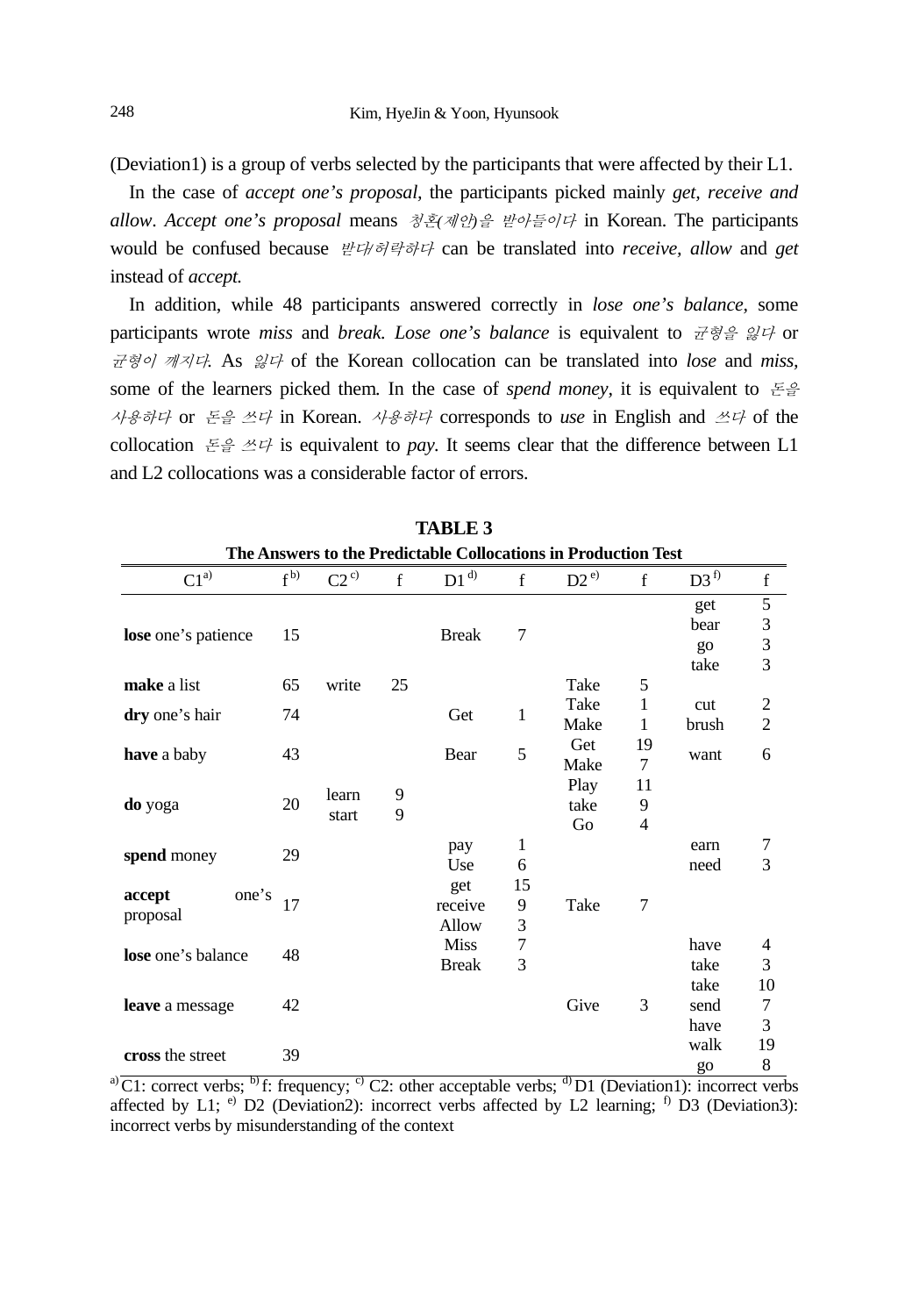Apart from L1 effect, D2 (Deviation2) shows that overgeneralization of the students' prior learning was one of the influential causes in producing collocation. The verbs *get, take, make* and *have* were chosen very frequently no matter what the meaning of collocation is. These verbs are often called delexical verbs. According to McCarthy (1999), delexical verbs are high-frequency verbs such as *do, make, take* and *get* in their combinations with nouns, prepositional phrases and particles. They are termed delexical because of their low lexical content and the fact that statements of their meaning are normally derived from the words they co-occur with. What is complicated is that it is hard to define those verbs with exactly equivalent verbs in Korean. For example, *make*  corresponds to 만들다 in Korean. If learners define *make* as only 만들다*,* they will not be able to use *make* properly because the use of *make* is so extensive. As shown in D2, the majority of verbs given by the students consisted of delexical verbs. In addition to the overuse of the delexical verbs, some learners chose *play* and *go* for *do yoga.* It is assumed that nouns concerning sports are often combined with *go* and *play* such as *go staking* or *play football,* and this collocational knowledge might affect their choice of the verbs.

Some of the predictable collocations such as *dry your hair, have a baby, lose one's balance* were used correctly, whereas the participants were not aware of the collocations. This may be due to the high predictability of those collocations in L1 and the literal translation of the English collocations can be used directly by Koreans.

In summary, L1 seemed to have a considerable effect on learners' L2 collocation use in predictable collocations. In addition to L1, overuse of delexical verbs was also a significant factor. It means that the main cause of errors was not only the difference in meaning between L1 and L2 but also overgeneralization of L2 learning.

#### (2) Unpredictable collocations

As seen in Table 4, four of 10 unpredictable collocations in the production test have other possible answers such as *ride a bus,* which was classified into C2. The rate of choice of those verbs was quite high. *Ride a bus, hold a party* and *get the medal* are likely to be rather predictable collocations than unpredictable collocations. Furthermore, most of the participants who chose those verbs were not aware of the collocations. In other words, while they did not know the unpredictable collocations, they could guess correct answers by approaching them as predictable collocations.

D1 shows that there were many errors which seemed to be affected by L1 in unpredictable collocations. *Make a bed* was one of the most problematic collocations in the production test. *Make a bed* can be translated into 침대를 만들다 in Korean, which has a different meaning (*manufacture a bed*) from the English phrase. Therefore the participants tended to select *clean* and *arrange* instead of *make,* which can mean 정리하다 in Korean*.*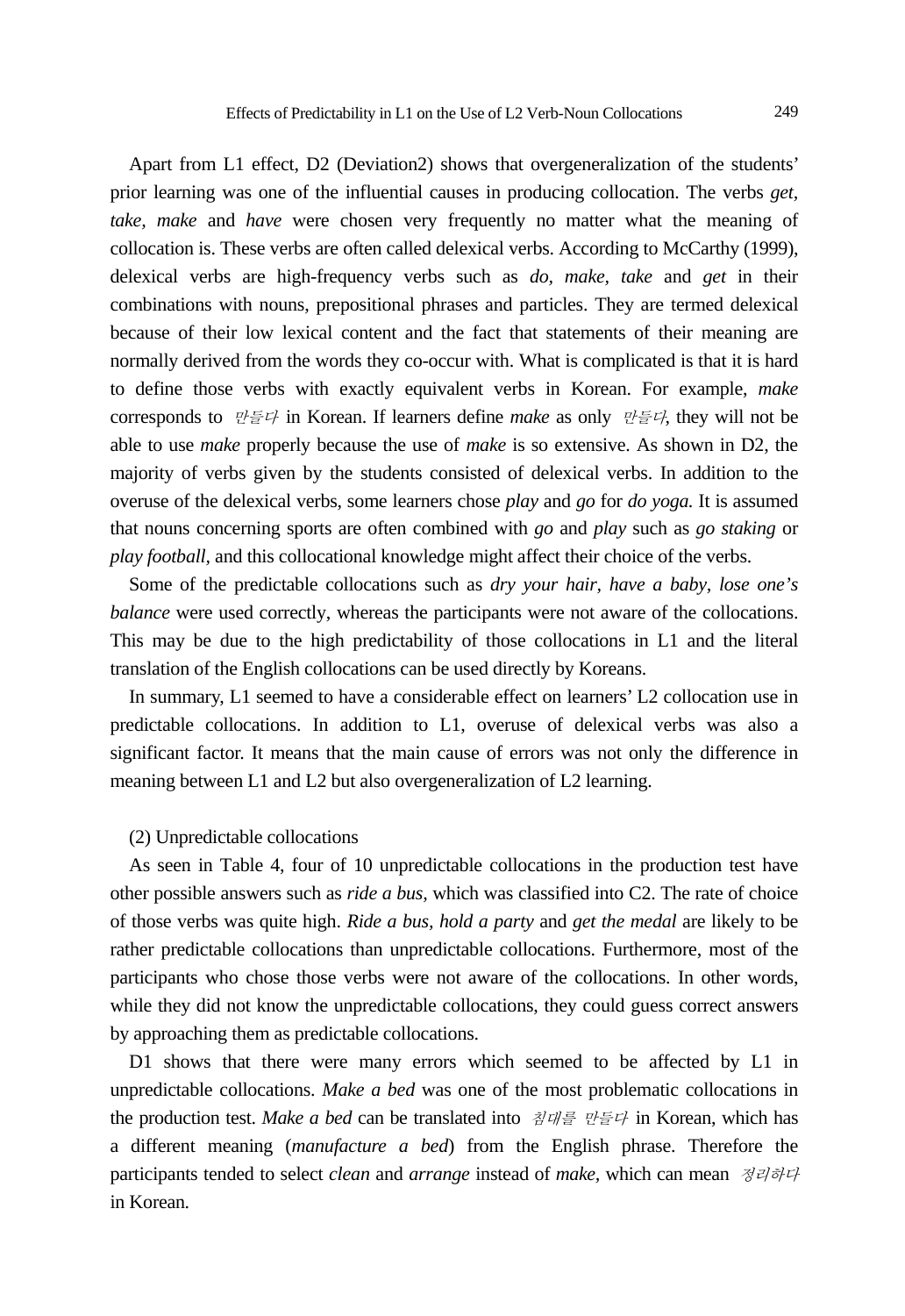| The Answers to the Unpredictable Collocations in Production Test |           |          |             |                           |                     |              |                     |                 |         |
|------------------------------------------------------------------|-----------|----------|-------------|---------------------------|---------------------|--------------|---------------------|-----------------|---------|
| $C1^{a)}$                                                        | $f^{(b)}$ | $C2^{c}$ | $\mathbf f$ | $D1^{d}$                  | $\mathbf{f}$        | $D2^{e}$     | f                   | D3 <sup>f</sup> | f       |
| take a bus                                                       | 78        | ride     | 13          |                           |                     |              |                     |                 |         |
| <b>have</b> a party                                              | 34        | hold     | 16          | open                      | 4                   | take         | 3                   | go<br>join      | 14<br>4 |
| win the medal                                                    | 47        | get      | 30          | receive                   | 3                   | take         | 16                  |                 |         |
| make a bed                                                       | 3         |          |             | clean<br>arrange<br>order | 41<br>7<br>3        |              |                     | go              | 19      |
| <b>have</b> the wrong number 20                                  |           |          |             | call                      | 23                  | take<br>get  | 7<br>6              |                 |         |
| set target                                                       | 5         |          |             | make                      | 8                   | have<br>take | 9<br>$\overline{7}$ | reach           | 2       |
| set the table                                                    | 31        |          |             | move                      | $\overline{c}$      | make         | 10                  |                 |         |
|                                                                  |           |          |             | prepare                   | 4                   | take         | 5                   |                 |         |
| make a reservation                                               | 30        | have     | 22          | do<br>book                | 3<br>$\overline{c}$ | take         | 18                  |                 |         |
| <b>break</b> the speed limit                                     | 8         |          |             | have<br>over              | 8<br>11             | violate      | 6                   | get<br>take     | 3<br>3  |
| take a bite                                                      | 24        | have     | 12          | eat                       | 30                  | try<br>get   | 2<br>3              |                 |         |

**TABLE 4** 

a) C1: correct verbs; <sup>b)</sup> f: frequency; <sup>c)</sup> C2: other acceptable verbs; <sup>d)</sup> D1 (Deviation1): incorrect verbs affected by L1; <sup>e)</sup> D2 (Deviation2): incorrect verbs affected by L2; <sup>f)</sup> D3 (Deviation3): incorrect verbs by misunderstanding of the context

*Have the wrong number* was also one of the most difficult collocations in the production test. *Have the wrong number* can be translated into 잘못된 번호를 가지다 but Koreans do not use this expression. Instead, 잘못된 번호로 전화하다 is correct in Korean. 전화하다 is translated into *call* in English, so the 23 participants chose *call* instead of *have.*

*Take a bite* corresponds to 한 입 먹다 in Korean. *Take* does not have any equivalence in Korean. Therefore it would be hard for the participants to find the proper verb. Instead of *take*, 30 participants chose *eat* because  $\forall \forall$  in Korean can be translated into *eat* in English.

In summary, it seems clear that the participants were affected by their L1 when they produce unpredictable collocations. In particular, when the learners' collocational knowledge is insufficient, they tended to choose a verb which is equivalent to the translation of Korean collocation. This indicates that L1 is one of the most key factors in the use of collocations. Therefore, teaching collocations, especially in the case of unpredictable collocations, needs to focus on L1 factor which is a significant cause of errors.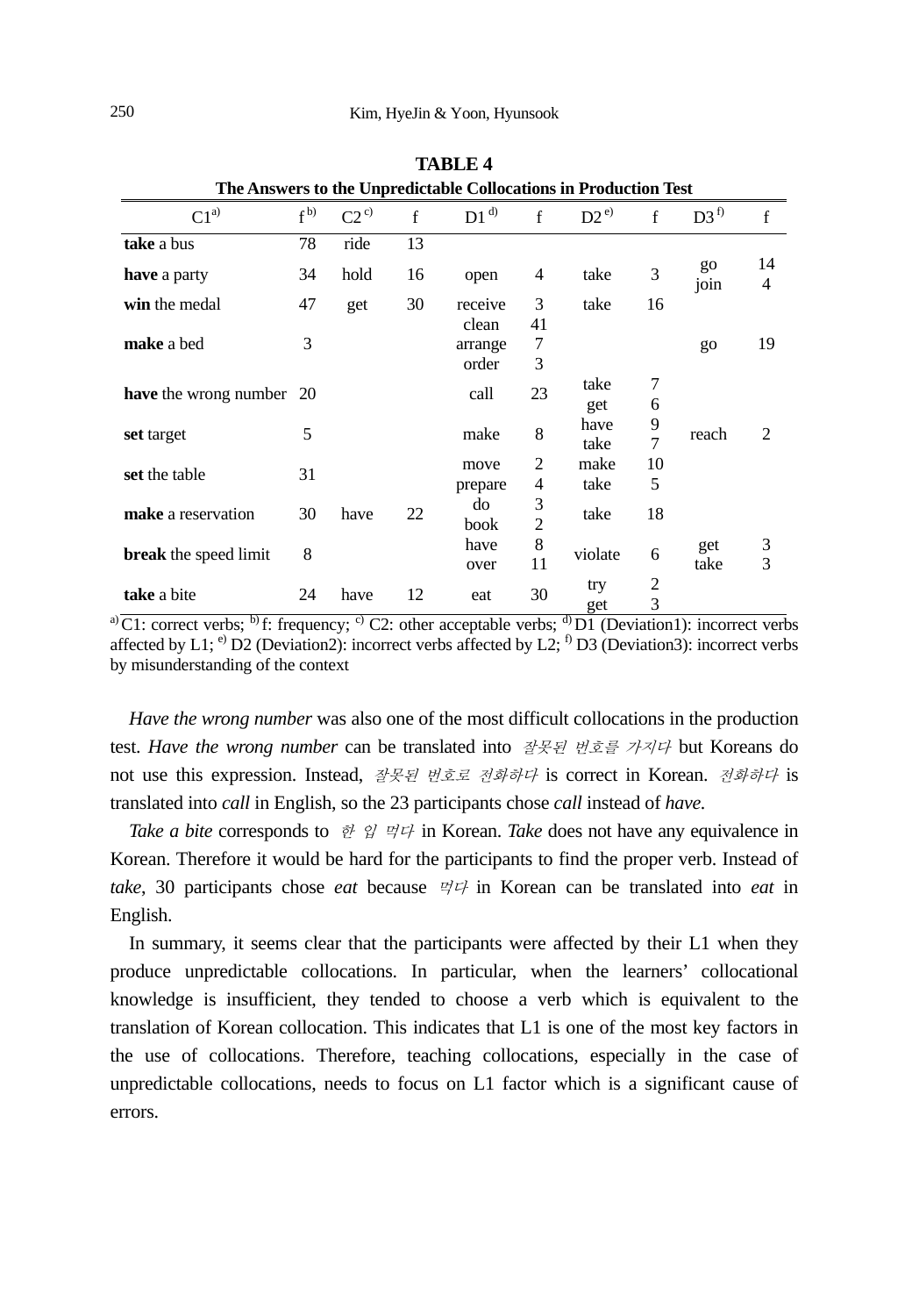### 2) Comprehension

There were many errors made by the participants in the comprehension test, while the number of errors in the comprehension test was lower than that of errors in the production test. Some of the errors in the comprehension test seemed to be influenced by L1. *Steal* of *steal the ball* is equivalent to  $\frac{\partial^2 \mathcal{A}}{\partial x^2}$  in Korean, but the whole collocation should be translated into 공을 가로채다 or 공을 빼앗다*.* Therefore, 공을 훔치다 is an error, the result of the direct translation of *steal the ball* into Korean.

In addition, *claim* of *claim one's suitcase* was likely to be translated into 주장하다*.* As 72 participants answered that they were not aware of the collocation, only 4 participants gave the correct answer. Therefore, the majority of the participants who were not aware of the collocation tended to translate the verb *claim* directly into 주장하다 in Korean.

An analysis of the patterns of the entire errors showed that the L1 factor was not the most significant factor in the comprehension test. It seems that the nouns in the collocations were more influential in translating the meaning of the whole collocations than the L1 factor. For example, in the case of *take a shortcut,* the participants appeared to translate it into 머리를 자르다*.* This may be because *shortcut* is usually used in Korean as a loan word that means *cut one's hair short,* thus the learners interpreted the whole collocation based on the meaning of the noun. The incorrect translation of *step on some gum* was also caused by the meaning of the noun of the collocation. The participants guessed the whole meaning from the noun *gum.* The number of verb-noun collocations with *gum* is very limited such as *swallow the gum, chew the gum* and *step on the gum,* and the most common collocation is  $\mathcal{A}^{\oplus}_{\sigma} \mathcal{A}^{\oplus}$ . This might lead the participants to translate *step on some gum* into 껌을 씹다*.*

On the other hand, many participants gave the correct answers in the collocations when their meanings were dominated by the meaning of the noun regardless of predictability in L1. In the case of *make preparation,* while it is an unpredictable collocation, 66 participants provided the correct answer. In addition, 48 participants translated *keep the record* correctly while *keep the record* is also an unpredictable collocation. A possible speculation for the reason would be that here the nouns *preparation* and *record* dominate the entire meaning of the collocations and the translation of the whole collocation based on the nouns produced the correct meaning of the collocations.

In summary, there were a few factors that caused errors in the comprehension test. As the result shows, learners' native language was not the only factor that affected the translation of collocations. Instead, the lack of overall language proficiency and the effect of nouns were likely to be also influential in the translation of collocations.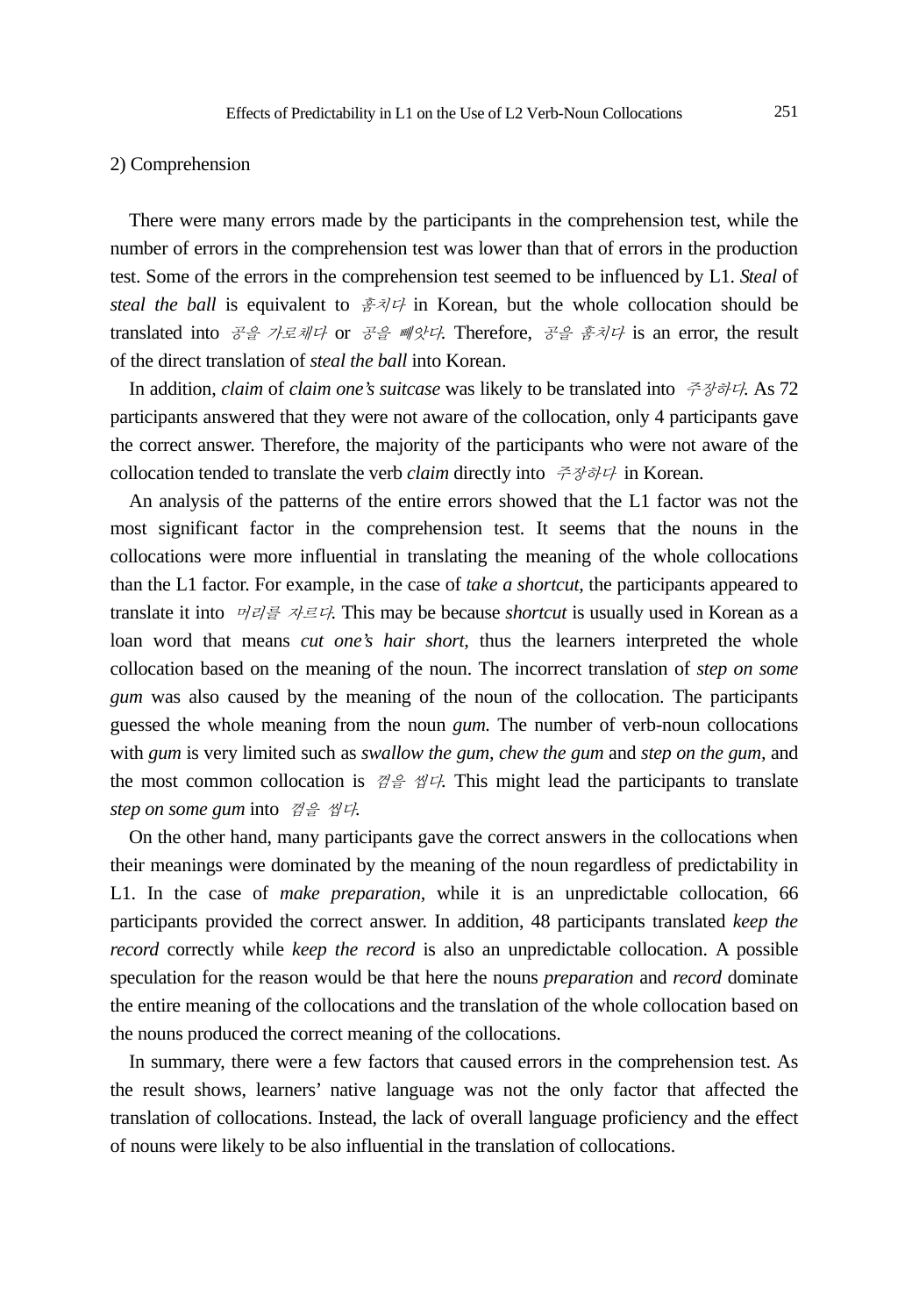# **V. CONCLUSION**

This study investigated the use of collocations by Korean learners focusing on the effect of their native language. The result of this study reveals the learners' lack of collocational knowledge. In particular, the learners had more difficulty in producing collocations than comprehending collocations. In respect of predictability in L1, it was found that producing unpredictable collocations was the most problematic part for the learners. There was a tendency that learners guessed correct answers in predictable collocations while they thought they were not aware of the collocations. On the other hand, learners tended to make errors in unpredictable collocations even when they thought that they were aware of the collocations. In addition, the patterns of errors showed learners are likely to use translation of L2 collocations in both the production and comprehension. It was also found that there was not only L1 effect but also overgeneralization of L2 learning.

The findings of the study provide significant implications for teaching collocation in foreign language classrooms.

First, this study found that learners are likely to make more errors in producing collocations than in comprehending collocations. In other words, while there is little problem with reading and listening collocations, it would be more problematic for students to write and speak collocations. As learning collocations is important for learners to develop communicative competence, teaching collocations should include a variety of production practices to lead learners to produce proper collocations. Teachers need to help learners enhance collocational knowledge to the level of producing collocations beyond the level of comprehending collocations.

Second, this study showed that L1 is one of the most significant factors in using collocations. It reveals that the negative effect of L1 is likely to be a considerable cause of errors. Therefore, the choice of collocations to teach and the methodology of teaching collocation should consider learners' L1 as an important factor. In addition, overuse of delexical verbs was also one of the significant causes of errors. Therefore, teachers need to teach their students to know delexical verbs clearly through constant exposure and practices. It might be an essential task for teachers to grasp learners' frequent errors affected by L1. Also, teachers need to make the students notice the difference between L1 and L2 collocations explicitly. Teachers should let students realize which collocations are usually problematic for them.

Third, as pointed out earlier, there should be further research on L2 learners' collocations. It is essential to discover what is problematic for L2 learners before teaching collocations. In order to this, it would be a preceding task to know what the learners' problems are. Therefore, analysis of learners' collocations should be regarded as a significant task.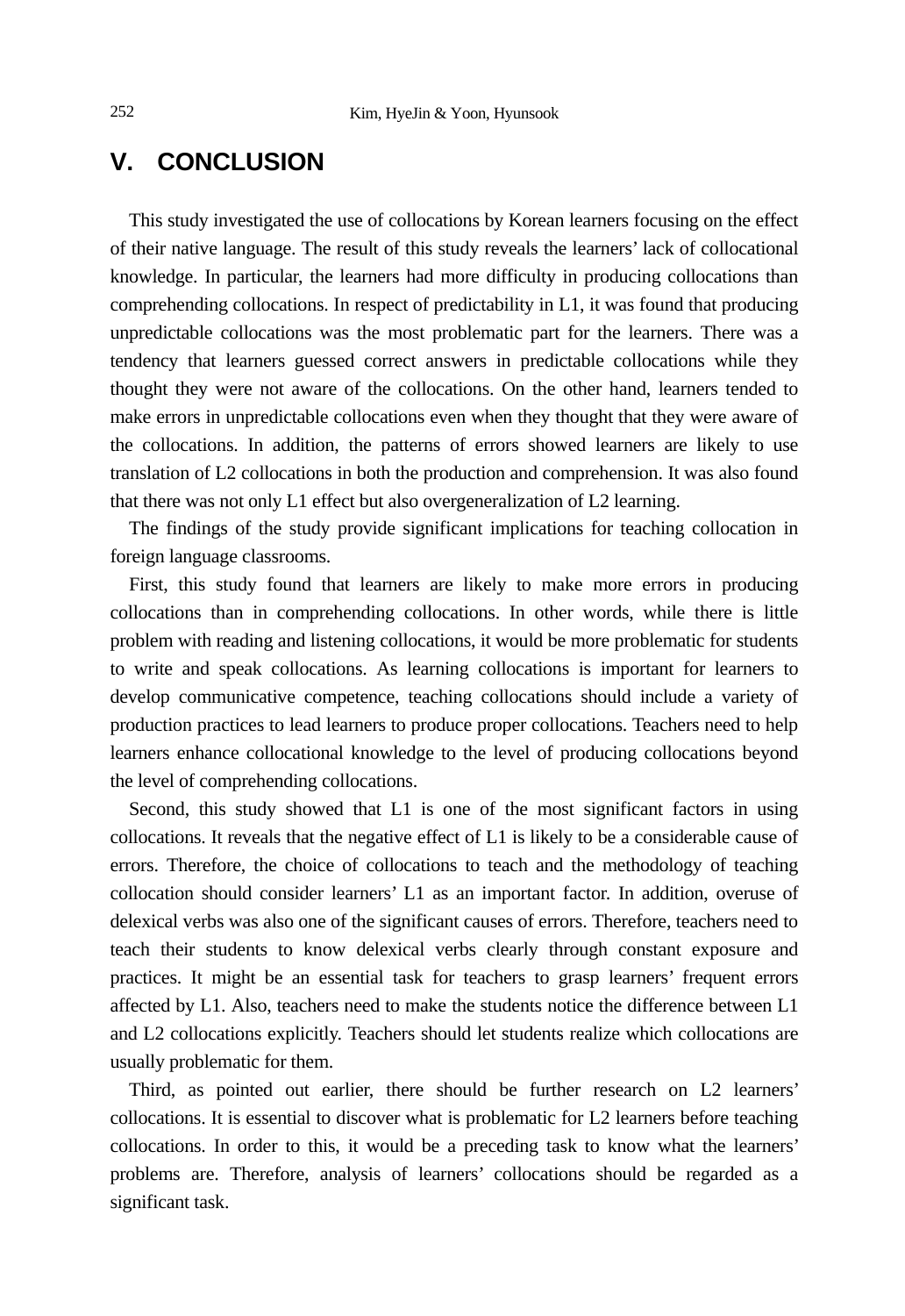There is a considerable difference in collocations among languages. This difference can often lead learners to make errors. It seems obvious that learners' native language is a significant factor in using collocations. If we disregard this aspect, the learners would use incorrect L1-like (non-native-like) collocations. Thus it might be a priority for teachers and researchers to note what is problematic for the students before pushing learners to memorize all the collocations.

Tens of thousands of words in learners' head should be combined with each other appropriately when learners use them for successful communication. If learners know those words as a chunk, they would not only make less error but also take less time to speak and write. In addition, as an obstacle of communication caused by non-native-like expressions will be reduced, learners will have more confidence in their L2 use and be able to enhance their communicative competence. Thus, teaching collocation is needed to be emphasized in the second language classroom.

## **REFERENCES**

- Bahns, J. (1993). Lexical collocations: A contrastive view. *English Language Teaching Journal*, *47*(1), 56-63.
- Bahns, J., & Eldaw, M. (1993). Should we teach EFL students collocations? *System*, *21*(1), 101-114.
- Biskup, D. (1992). L1 influence on learners' renderings of English collocations: A Polish/German empirical study. In P. J. L. Arnaud & H. Béjoint (Eds.), *Vocabulary and applied linguistics* (pp. 85-93). London: Macmillan.
- Butler, C. S. (1997). *Repeated word combinations in spoken and written text: Some implications for functional grammar*. Amsterdam: Uitgave.
- Cambridge. (2005). *English Collocations in Use*. Cambridge: Cambridge University Press.
- Communication Books. (2007). *Korean collocation dictionary for learners*. Seoul: Communication Books.
- Cowie, A.P. (1992). Multiword lexical units and communicative language teaching. In P. J. L. Arnaud & H. Béjoint (Eds.), *Vocabulary and applied linguistics* (pp. 1-12). London: Macmillan.
- de Glopper, K. (2002). Lexical retrieval: An aspect of fluent second language production that can be enhanced. *Language Learning*, *54* (4), 723-754.
- Doosan Dong-A. (2005). *Dong-A prime English-Korean dictionary*. Seoul: Doosan Dong-A.
- Firth, J. R. (1957). A synopsis of linguistic theory. In *Studies in linguistic analysis*, *Special volume of the philological society* (pp. 1-32). Oxford: Blackwell.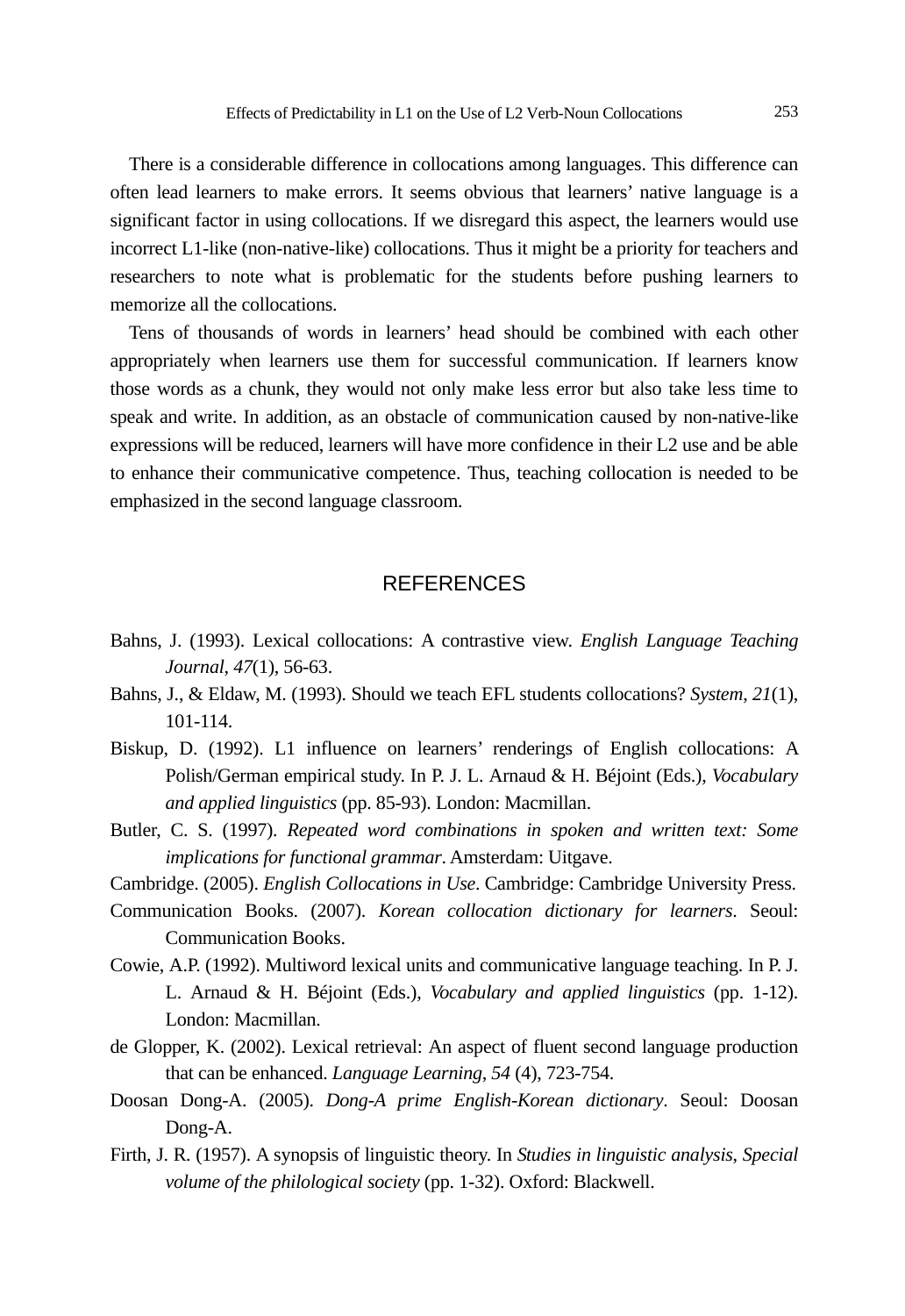- Granger, S. (1998). Prefabricated patterns in advanced EFL writing: Collocations and formulae. In A. P. Cowie (Ed.), *Phraseology* (pp. 145-160). Oxford: Oxford University Press.
- Hatch, E. (1983). *Psycholinguistics: A second language perspective*. Rowley, Mass.: Newbury House.
- Lea, D. (2002). *Oxford collocations dictionary for students of English*. Oxford: Oxford University Press.
- Lee, C. S. (2006). *How can we say this movement and that action*? Neung-Yule EFL Publishers.
- Lee, J. (2007). Use of common verb phrases in describing everyday activities by advanced Korean-speaking learners of English. *English Language & Literature Teaching*, *13*(2), 109-126.
- Longman. (2001). *Longman dictionary of contemporary English.* (3<sup>rd</sup> ed.). New York: Longman.
- McCarthy, M. (1999). What constitutes a basic vocabulary for spoken communication? *Studies in English Language and Literature*, *1*, 233-249.
- McCarthy, M., & O'Dell, F. (2005). *English collocations in use*. Cambridge: Cambridge University Press.
- Nation, I. S. P. (2001). *Learning vocabulary in another language*. Cambridge: Cambridge University Press.
- Nesselhauf, N. (2003). The use of collocations by advanced learners of English and some implications for teaching. *Applied Linguistics*, *24*(2), 223-242.
- Nesselhauf, N. (2004). *Collocations in a learner corpus*. Philadelphia: John Benjamins.
- Shin, D. K. (2006). *A collocation inventory for beginners*. Unpublished doctoral dissertation. Victoria University of Wellington, Wellington.

### APPENDIX

#### TEST 1

[1-20] 다음 A와 B 두 사람의 대화를 읽고 괄호 안에 들어갈 적절한 '동사'를 써 넣으시오. 또한 자신이 쓴 답안이 이전에 학습하여 알고 있었으면 ①에 알지 못하고 썼다면 ②에 표기하시오.

1. A: How far city hall is from here? Can I walk?

B: I think you have to () a bus.

① 확실히 알고 썼다 ② 추측하여 썼다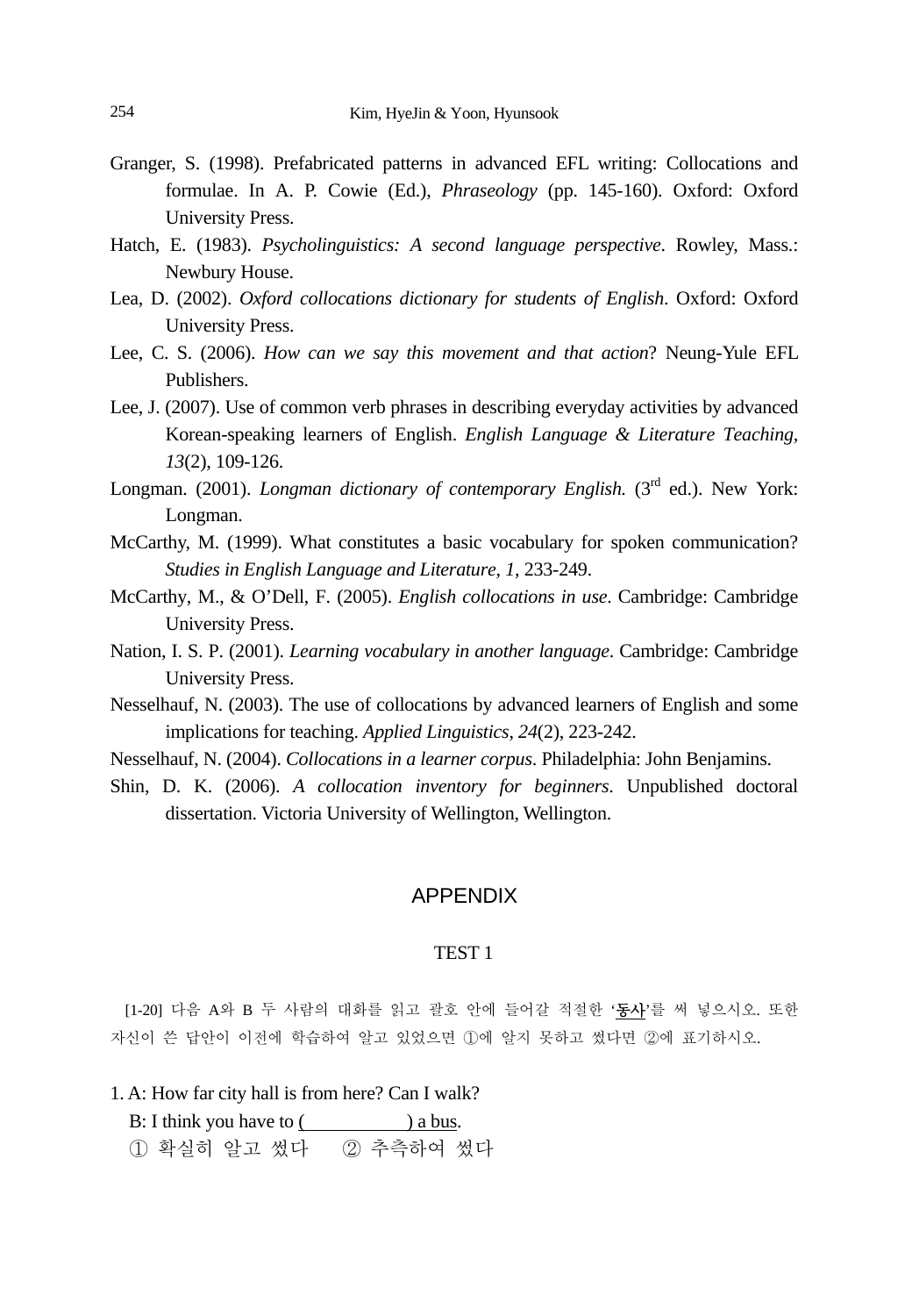- 2. A: My wife got extremely angry at me because I came home late again. B: You should have come home early before she () her patience.
	- ① 확실히 알고 썼다 ② 추측하여 썼다
- 3. A: This weekend, Helen is (2008) a party. Do you want to go, too? B: Should I? Is there anything special I should prepare? A: Everyone is supposed to bring a dish to share. ① 확실히 알고 썼다 ② 추측하여 썼다
- 4. A: I have a lot of things to buy. Oranges, apples, cheese, some meat and… I can not memorize all things.
	- B: Why don't you () a list of the things to buy. Then you don't have to memorize all of them.
	- ① 확실히 알고 썼다 ② 추측하여 썼다
- 5. A: Did you see CNN News today? Olivia ( ) the golden medal at the Olympics.
	- B: I did. She is the best swimmer in the world.
	- ① 확실히 알고 썼다 ② 추측하여 썼다
- 6. A: Your hair is still wet.
	- B: I know. I was pretty busy in this morning so there is no time to ( ) my hair.
	- ① 확실히 알고 썼다 ② 추측하여 썼다
- 7. A: Toni, I said you have to  $($  a bed when you get up. Your bed is messy. B: OK, Mom.
	- ① 확실히 알고 썼다 ② 추측하여 썼다
- 8. A: Hello. May I please speak to Mr. Kim?
	- B: I'm sorry, but there's no one here by that name. You must (Separate 2011) the wrong number.
	- ① 확실히 알고 썼다 ② 추측하여 썼다
- 9. A: I think she is workaholic.
	- B: Yes, but she ( ) herself target. I think she is doing her best for her goal. ① 확실히 알고 썼다 ② 추측하여 썼다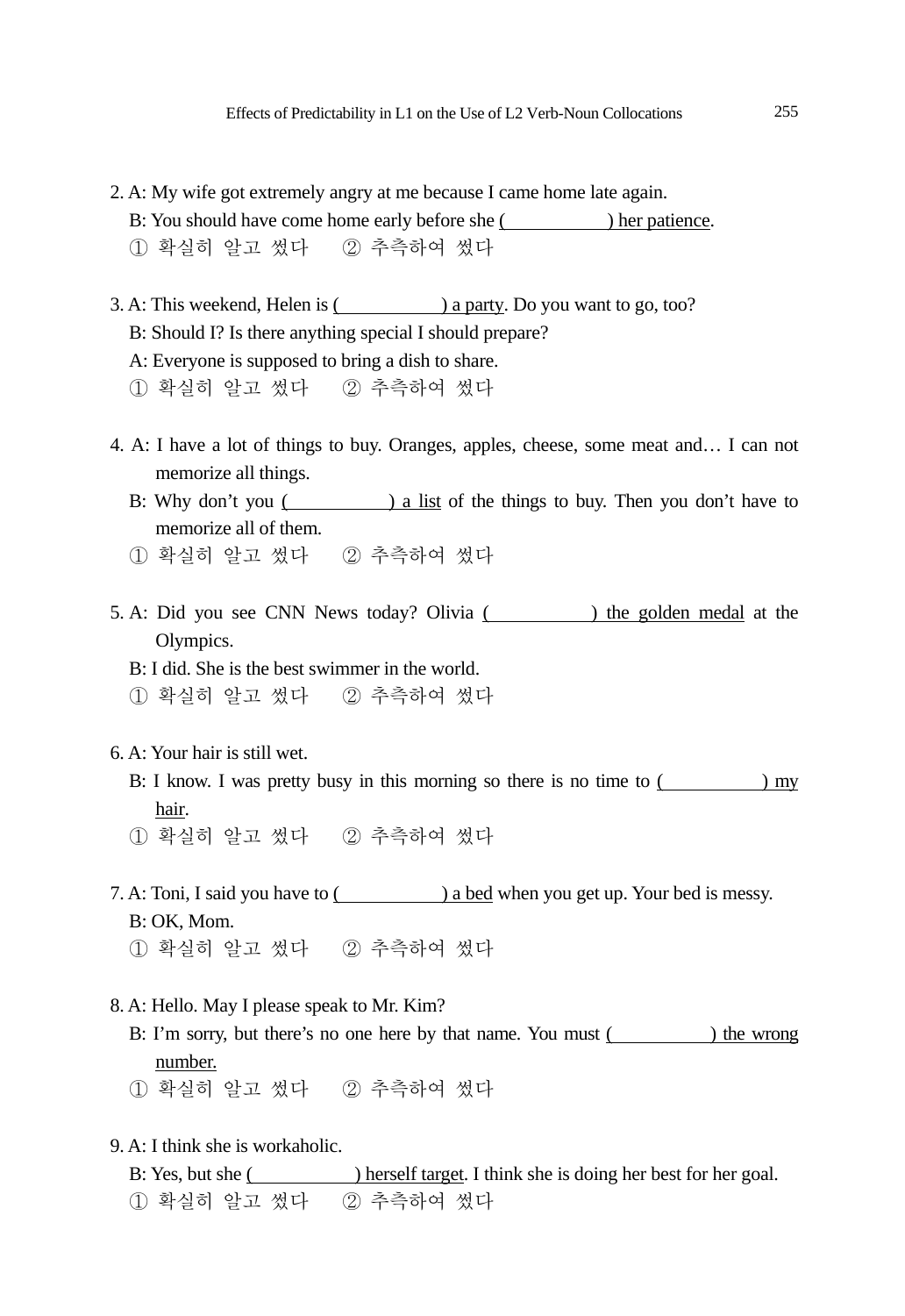- 10. A: They just got married. Mike wants to  $($ a baby. B: But I have heard the wife doesn't want to be pregnant. ① 확실히 알고 썼다 ② 추측하여 썼다
- 11. A: I gained my weight. So I will () yoga. B: That is a great idea. ① 확실히 알고 썼다 ② 추측하여 썼다
- 12. A: Jessy, mommy needs your help. Can you ( ) the table for supper? B: Yes. Where are the knives, forks and spoons? ① 확실히 알고 썼다 ② 추측하여 썼다
- 13. A: Why don't we go to the restaurant over there? B: The restaurant is very famous so we should () a reservation. ① 확실히 알고 썼다 ② 추측하여 썼다
- 14. A: I want to buy a big car.
	- B: If you buy a big car, you'll have to () more money on gasoline. ① 확실히 알고 썼다 ② 추측하여 썼다
- 15. A: I () the speed limit again and I got a speeding ticket. B: Oh, that is too bad. You should the fine. ① 확실히 알고 썼다 ② 추측하여 썼다
- 16. A: He proposed to me yesterday.
	- B: Really? Did you () his proposal? Are you getting married? ① 확실히 알고 썼다 ② 추측하여 썼다
- 17. A: There are some scars on your face. What happened? B: When I was biking, I () my balance and fell off my bike. ① 확실히 알고 썼다 ② 추측하여 썼다
- 18. A: Do you want to  $($  a bite? It has really a special taste. B: No, that's all right. I'm so full I couldn't possibly eat any more. ① 확실히 알고 썼다 ② 추측하여 썼다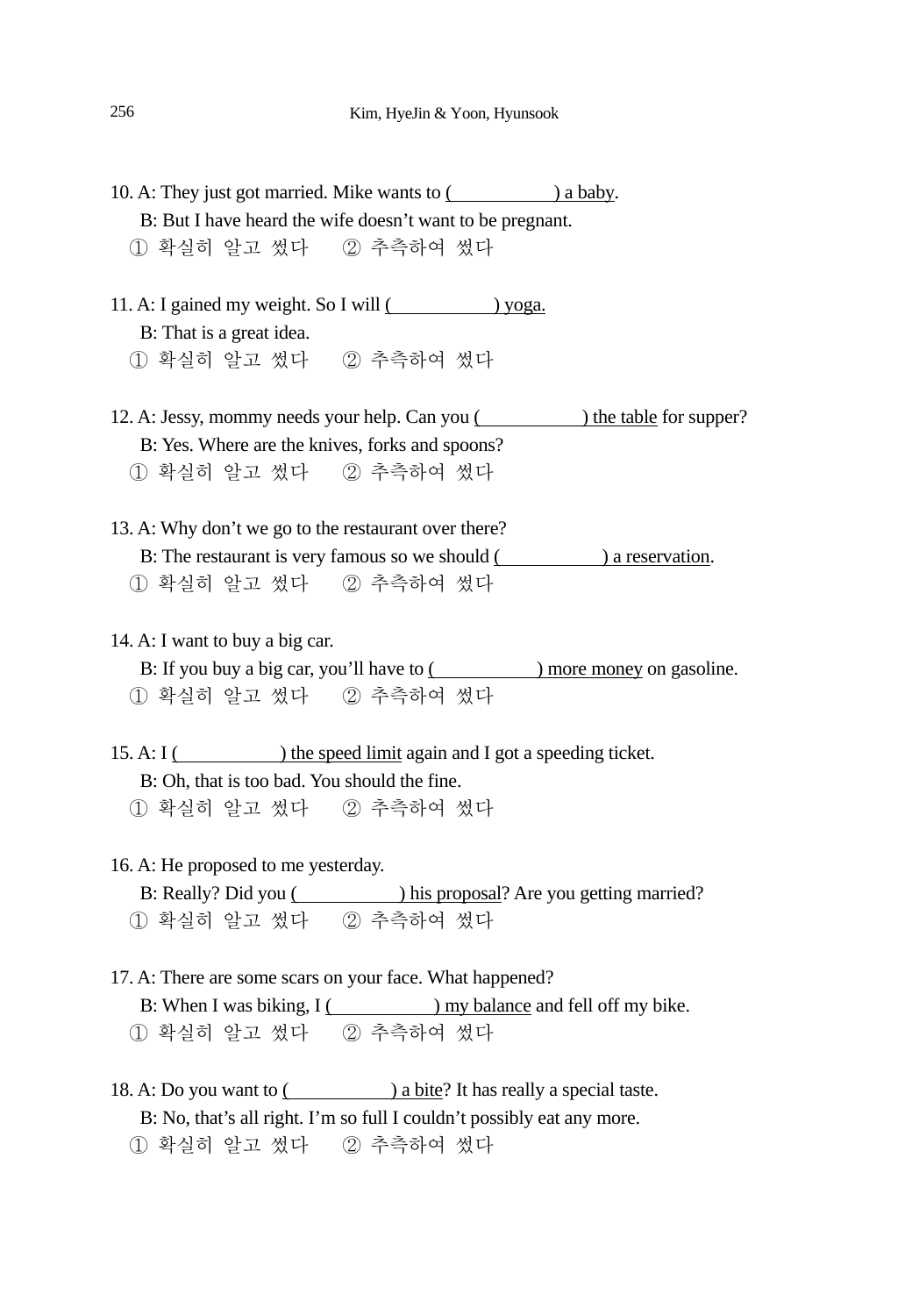- 19. A: Did you tell Mr. Davis that the meeting tomorrow has been changed to 10 o'clock? B: I called him, but no one was there so I () a message on his answering machine.
	- ① 확실히 알고 썼다 ② 추측하여 썼다
- 20. A: Before you () the street at a crosswalk, first look both ways. B: Definitely. There are a lot of cars that just run right through cross walks. ① 확실히 알고 썼다 ② 추측하여 썼다

#### TEST 2

- [21-40] 다음 문장을 보고 밑줄 그은 부분의 의미를 한국말로 쓰시오. (명사의 의미를 모를 경우에도 동사의 의미를 안다면 동사의 의미를 적으시오.)
- 21. My mom wants me to **take her advice** but I don't want to. ① 확실히 알고 썼다 ② 추측하여 썼다
- 22. They were more like badly **tied shoelaces**. ① 확실히 알고 썼다 ② 추측하여 썼다
- 23. I got stuck in a traffic jam because the students were **having a demonstration** on the main street
	- ① 확실히 알고 썼다 ② 추측하여 썼다
- 24. He nervously **bites his lower lip** and slowly shakes his head.

① 확실히 알고 썼다 ② 추측하여 썼다

- 25. It is difficult to **draw** any other **conclusions**, since so much of the information is aggregated.
	- ① 확실히 알고 썼다 ② 추측하여 썼다
- 26. A stubborn, argumentative child may try to draw you into too many debates as you try to **establish a connection**.
	- ① 확실히 알고 썼다 ② 추측하여 썼다
- 27. Always **keep a record** of what you do then you will not forget anything. ① 확실히 알고 썼다 ② 추측하여 썼다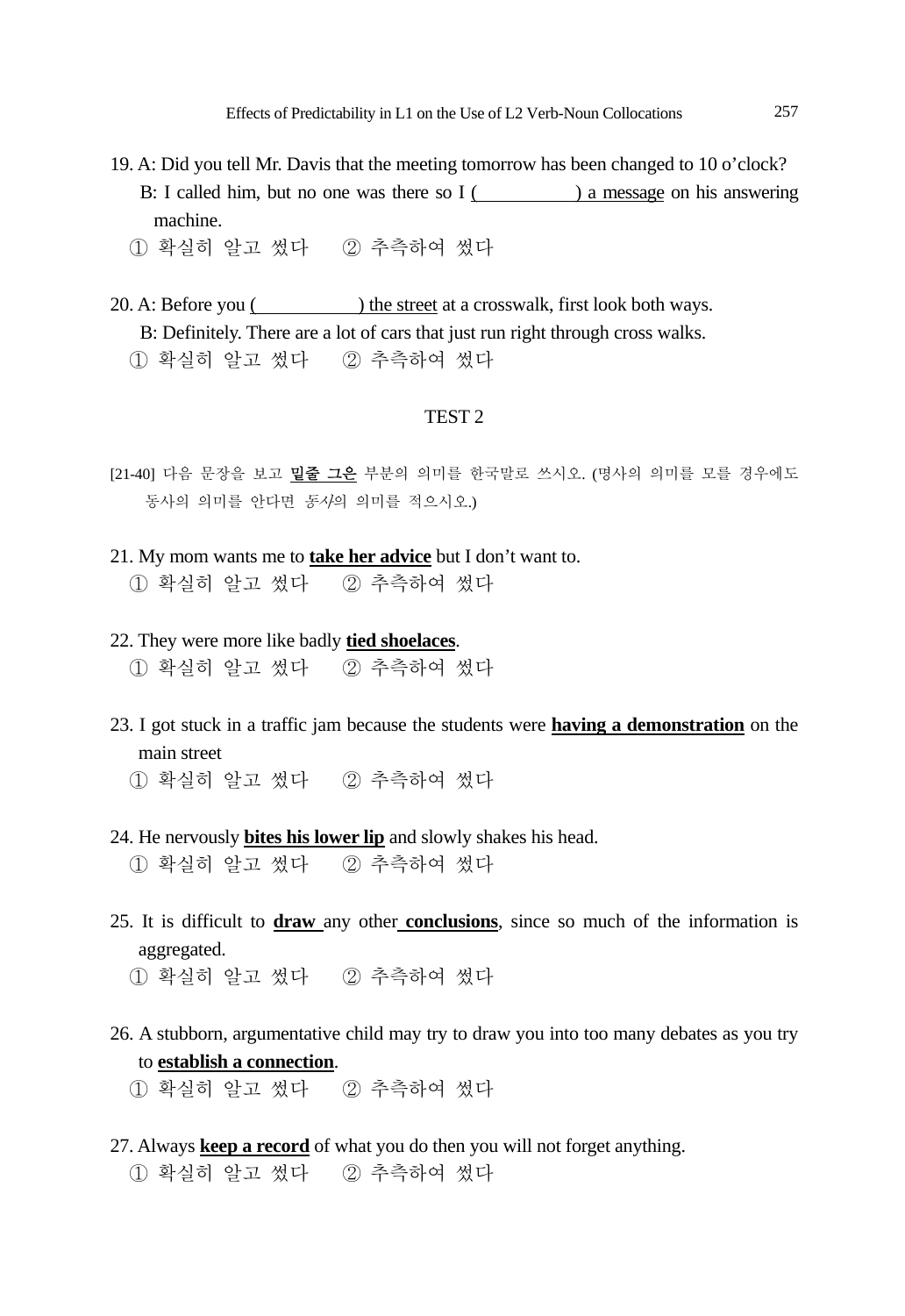- 28. Two hundred of them **accepted the invitation**, ending their visit with tea and scones in the school hall.
	- ① 확실히 알고 썼다 ② 추측하여 썼다
- 29. Carlos decided to **take a shortcut** home.

① 확실히 알고 썼다 ② 추측하여 썼다

- 30. I **called the waiter** many times, and he never came. ① 확실히 알고 썼다 ② 추측하여 썼다
- 31. Roy **steals the ball** four times in the first half, Red and B each score twelve points. ① 확실히 알고 썼다 ② 추측하여 썼다
- 32. I **stepped on some gum**. It makes me so angry. Who would spit gum out in a place like this?
	- ① 확실히 알고 썼다 ② 추측하여 썼다
- 33. I **took early retirement** from the College last year, so I have time available for this. ① 확실히 알고 썼다 ② 추측하여 썼다
- 34. If you want to send this file to his email, you have to click here and then **attach the file** ① 확실히 알고 썼다 ② 추측하여 썼다
- 35. In reality, most attorneys have **made** almost no **preparation** for this phase and do not really understand it.
	- ① 확실히 알고 썼다 ② 추측하여 썼다
- 36. Should we cross the street and **catch a taxi**? There aren't many taxis on this side. ① 확실히 알고 썼다 ② 추측하여 썼다
- 37. Uninvited people were barred from even **setting foot** on the wide and well-tended road leading to his Pyongyang residence.
	- ① 확실히 알고 썼다 ② 추측하여 썼다
- 38. Who **emptied this wastebasket**? I think an important document fell into the wastebasket with some of the trash.
	- ① 확실히 알고 썼다 ② 추측하여 썼다